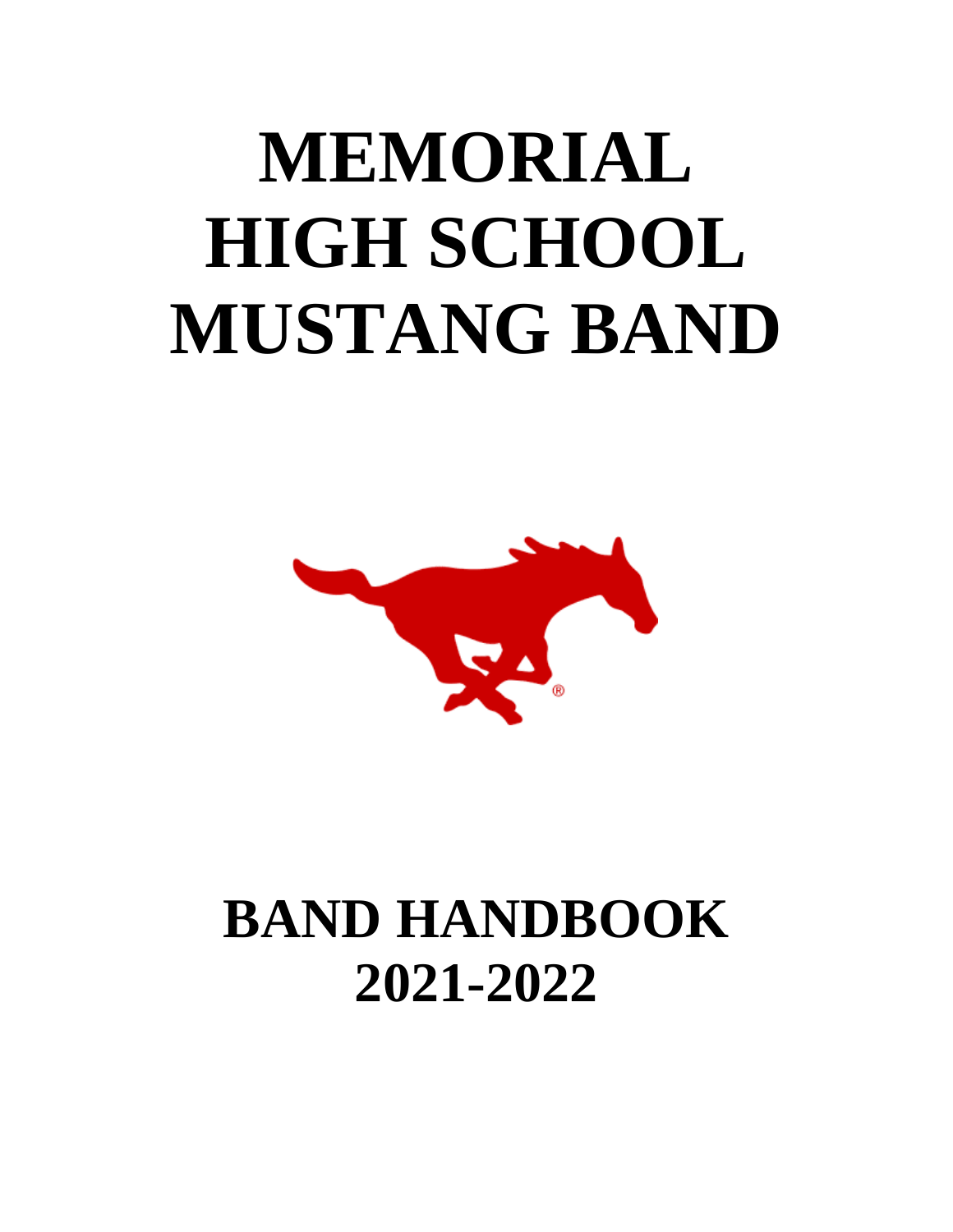## **TABLE OF CONTENTS**

## **STUDENT HANDBOOK**

## PERFORMING ENSEMBLES

## ADDITIONAL POLICIES AND INFORMATION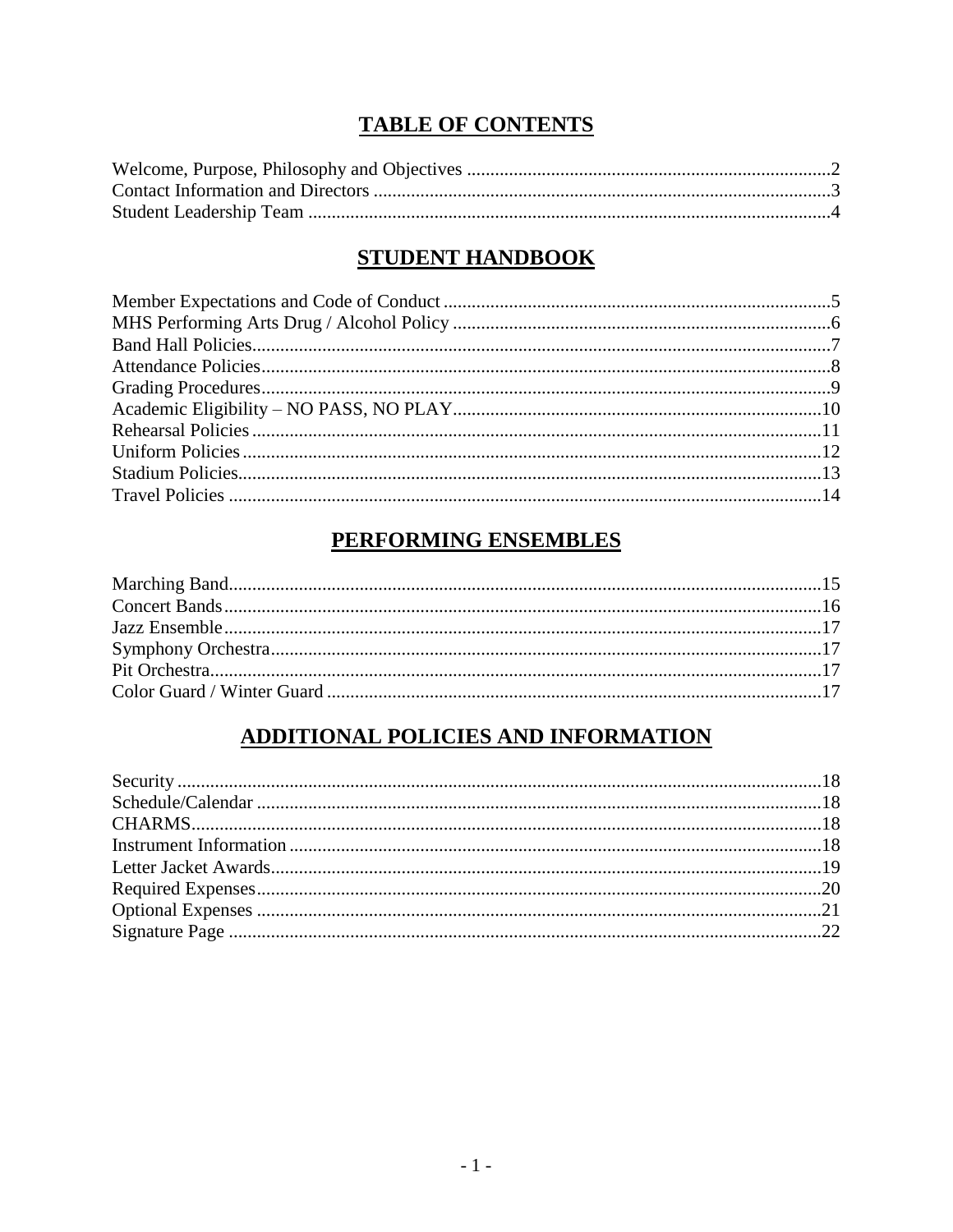#### **Welcome the 2021-2022 Memorial High School Mustang Band!**

We are very happy that you have chosen to be a member of this amazing organization. The Mustang Band Program consists of the Band Directors and Staff, the MHS Mustang Band Booster Club Inc., the Student Leadership Team, and the Student Members. The purpose of the Mustang Band is for each student to receive the highest quality music education possible. The purpose of the MHS Mustang Band Booster Club Inc. is to provide service and support to the Directors and to all Mustang Band student members. The purpose of the Student Leadership Team is to be an educational extension of the Band Directors and to provide service and support to all Mustang Band student members. Finally, the goal of the Student Members is to be the best students, musicians, and people they can possibly be. Together, we will create an efficient, cooperative team to provide the most meaningful experience possible for every student in the Mustang Band!

#### **PURPOSE**

This handbook is designed to help you understand the policies, complexities, and concepts of a successful and proud organization. We hope that it can be used to answer questions and define the boundaries that are important in keeping the Memorial HS Mustang Band an efficient organization. Proper use of the handbook will enable students to develop responsibility, teamwork, and good citizenship.

Although every attempt has been made to keep this handbook accurate, changes and improvements will be made from time to time. Updates will be announced by the directors and may appear in handouts, on the web site, in e-mails, in phone calls, or announced at general band booster meetings, which all parents are encouraged to attend. If you need information that does not appear here, please contact the directors. We will try to assist you in whatever way possible.

## **PHILOSOPHY AND OBJECTIVES**

In our opinion, it is the responsibility of a good music education program to challenge every student to reach his or her fullest potential through self-expression, pride of accomplishment, teamwork, citizenship, tradition, morale, spirit, and loyalty. Our curriculum and efforts are designed with these goals in mind.

Today's pressure for scholastic excellence and individual accomplishment increases the need for music education in the curriculum. More than ever before, music education is very important to the mental and physical well-being of today's young people.

The prime objective of music in education is to develop musically intelligent, sensitive adults who fully appreciate the significant contribution that music makes to individuals, the community, and the quality of life in general. Other benefits include self-expression, time management skills, the importance of teamwork, and a sense of pride in achieving desired goals through hard work.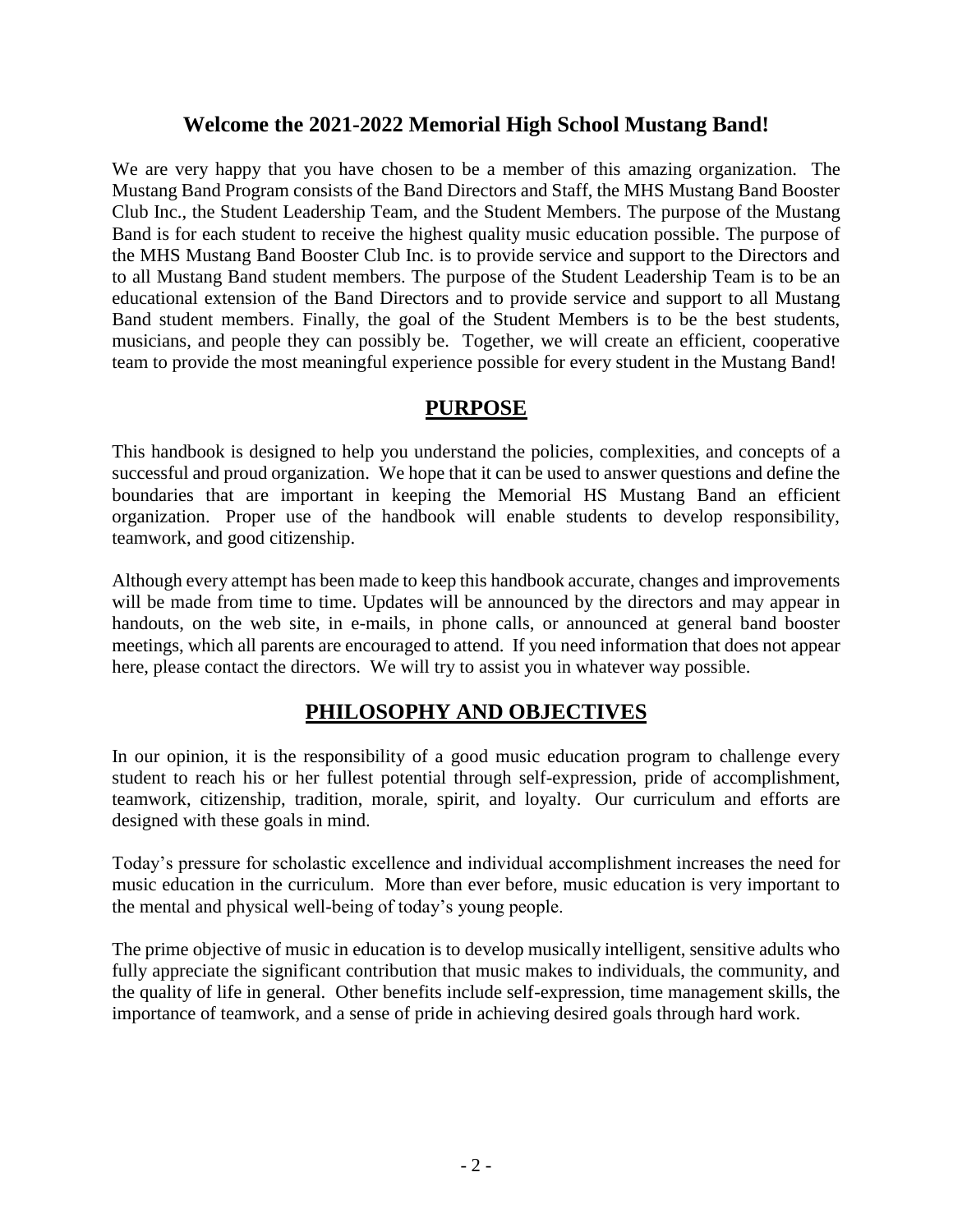## **CONTACT INFORMATION**

#### **Memorial High School**

935 Echo Lane Houston, Texas 77024 713-251-2500 (School) 713-251-2515 (Fax)

**Band Website:** [http://memorialband.com](http://memorialband.com/)

**Charms Website:** [www.charmsoffice.com](http://www.charmsoffice.com/) School Code: memorialband Student Area Password: starts as the SBISD Student ID#

**MHS Mustang Band Booster Club Inc. E-mail Address:** [mustangbandboosterclub@gmail.com](mailto:mustangbandboosterclub@gmail.com)

### **BAND DIRECTORS AND STAFF**

Suzanne Scott, Director of Bands [Suzanne.Scott@springbranchisd.com](mailto:Suzanne.Scott@springbranchisd.com) Band Hall Office: 713-251-2522

Jeff Munger, Assistant Director of Bands [Jeffrey.Munger@springbranchisd.com](mailto:Jeffrey.Munger@springbranchisd.com) Band Hall Office: 713-251-2686

Julianah Iwelu, Color Guard Instructor [Julianah.Iwelu@springbranchisd.com](mailto:Julianah.Iwelu@springbranchisd.com)

David Lerner, Percussion Instructor [dvlerner@icloud.com](mailto:dvlerner@icloud.com)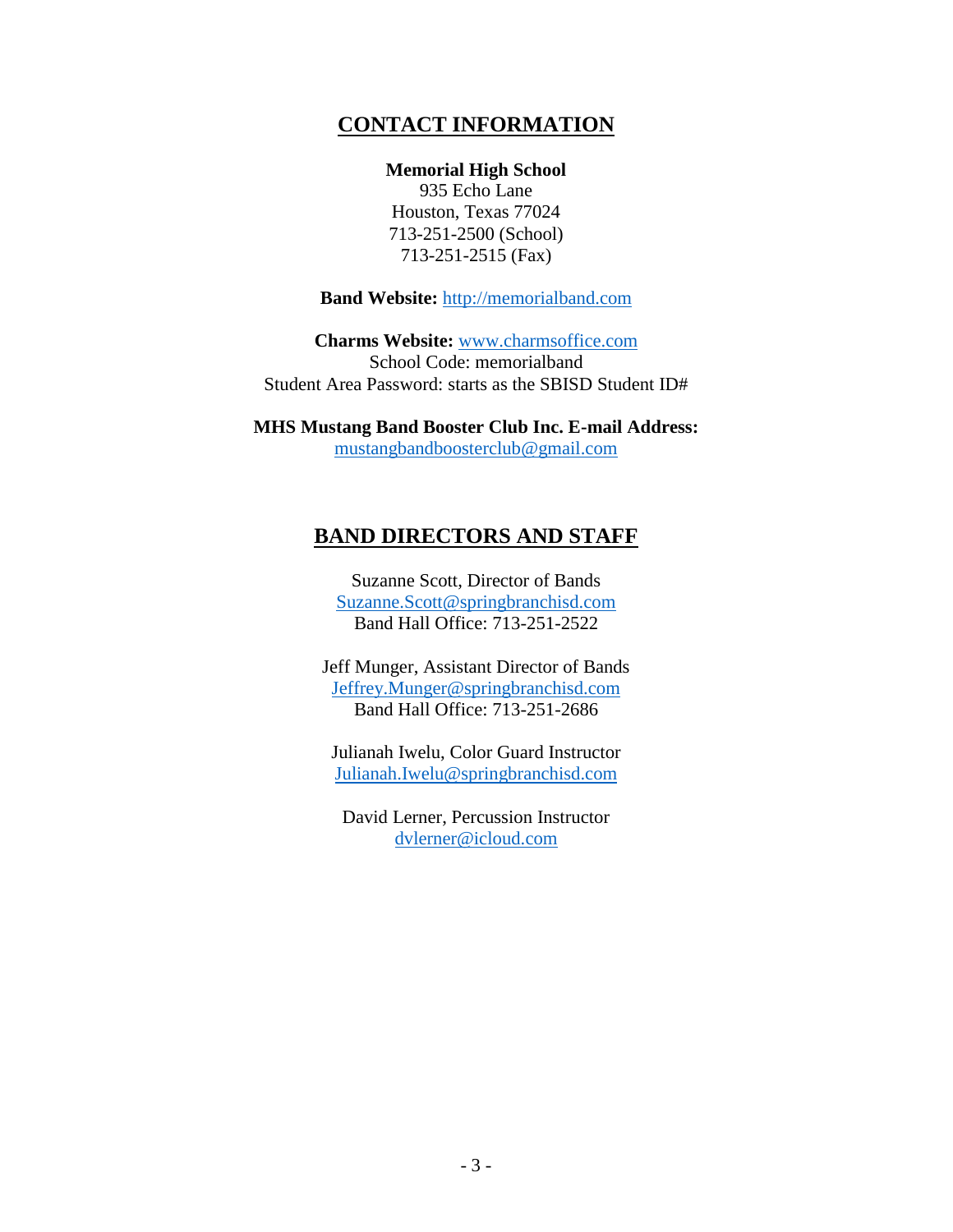## **MHS MUSTANG BAND LEADERSHIP TEAM 2021-2022**

#### **DRUM MAJORS**

Jazmin Avila, Thien-Nhi Do, and Joseph Kang

#### **OFFICERS**

**President** – John Perkins **Vice President** – Ivann Longoria **Secretary** – Annabel McDonald **Historian** – Fope Olayiwole **Senior Representative** – Bear Elliott **Junior Representative** – Mai Pham **Sophomore Representative** – Carson Donnelly **Freshman Representative** – Cameron Ziegenhorn **Librarians** – Ethan Chang, Natalia Diaz, Carson Donnelly, Jonah Liau (Head), and Megan Moore **Uniform Managers** – Stella Chung, Laura Lee, Rebecca Lorentzatos, Zenab Sabir (Head), and Vivian Zhang **Equipment Manager** – Jonathan Lee

#### **CAPTAINS**

**Woodwind** – John Perkins **Brass** – Laith Bohsali **Drum** – Carter Jones **Color Guard** – Rose Nguyen

#### **SECTION LEADERS**

**Flute** – Natalia Diaz and Stephanie Han **Clarinet** – Rebecca Lorentzatos, Annabel McDonald, and Zenab Sabir **Saxophone / Low Reeds** – Leonardo Lopez-Manteca **Trumpet / Horn** – Virginia Fairfield **Low Brass** – Joshua Yue and Jonathan Lee **Front Ensemble** – Bear Elliott **Color Guard Lieutenants** – Leyli Akhmedov and Leila Ibrahim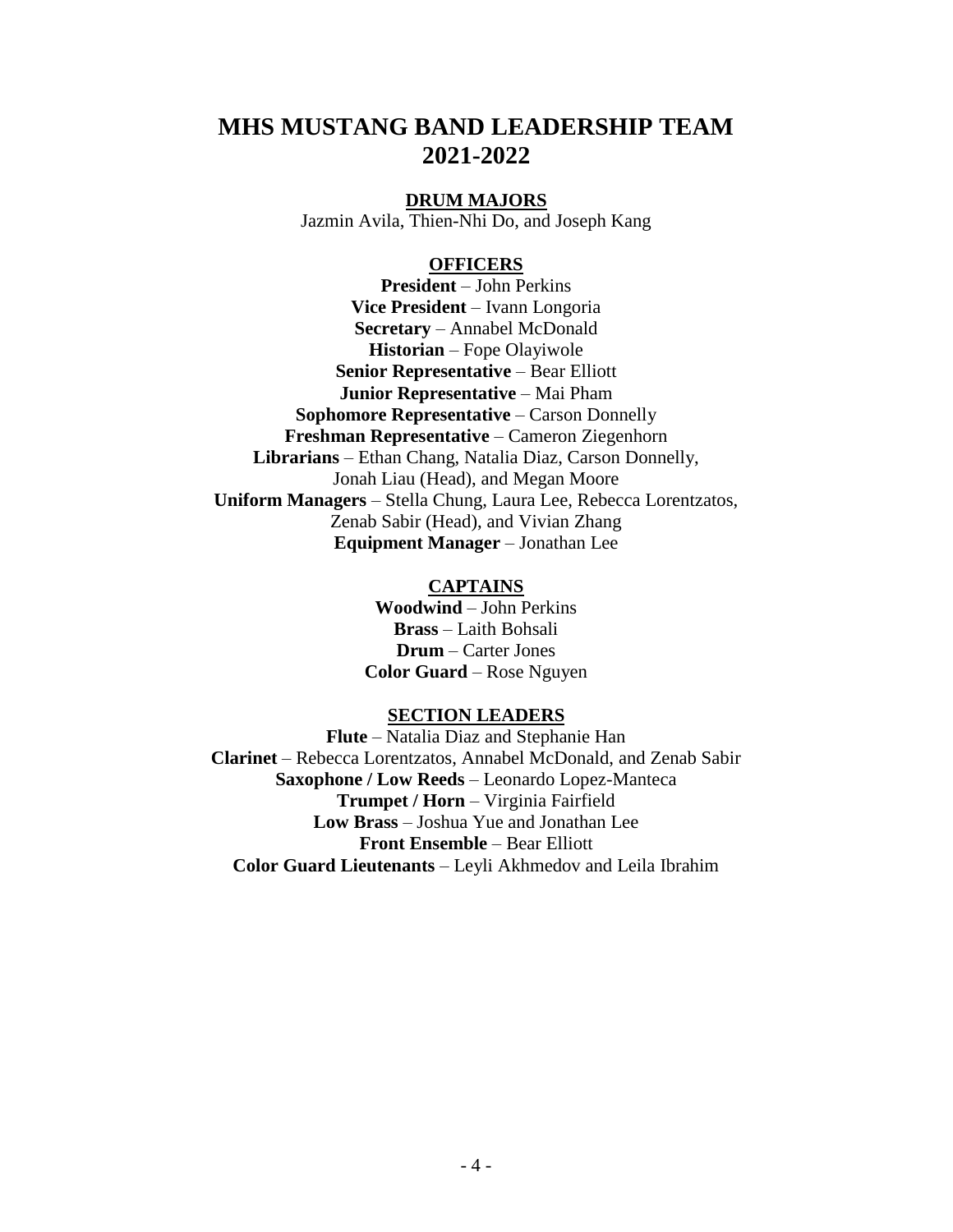## **MEMBER EXPECTATIONS & CODE OF CONDUCT**

- Members will create a positive representation of Memorial High School, the Mustang Band, and the community at all times. They should be courteous in conduct and speech on all occasions, exhibiting good manners and proper respect to directors, staff, parents, and fellow students.
- Members will follow all Spring Branch ISD rules and guidelines as outlined in the SBISD Student/Parent Handbook and Code of Conduct during all Band activities.
- Members will follow all rules and guidelines specific to the Mustang Band, and any instructions given by the directors, staff, designated student leaders, or designated adult volunteers/chaperones.
- Members must be punctual when fulfilling requirements for your Band responsibilities. Be prepared with all necessary materials for every Band rehearsal/performance/function, as stated in the MHS Band Handbook and by the directors. Attendance policies and procedures must be adhered to for all scheduled Band functions.
- Members must be prepared to contribute your skills to the sectionals, rehearsals, and performances of the Memorial High School Mustang Band to the very best of your ability at all times. Do your best to improve as a student and musician, and better the Mustang Band family in any way you can.
- Members will be expected to have the proper frame of mind just prior to rehearsal and performances. Incorrect warm-ups, loud playing, or boisterous behavior is inappropriate.
- Members are not permitted to have food, gum, or drink in the Performing Arts Building or during any rehearsal or performance (unless approved by the directors). Only water is permitted in the Band Hall and on the MCOC parking lot.
- Any infraction of conduct, attitude, or responsibility will be dealt with in one or more of the following manners:
	- 1. Conference with directors
	- 2. Detention or conference with grade-level principal
	- 3. Conference with parents and grade-level principal
	- 4. Probationary Behavior Contract
- Members with repeated disciplinary infractions will receive a discipline referral to the gradelevel principal. Members that receive one or more discipline referrals in Band will be placed on a Probationary Behavior Contract and extra-curricular privileges will be revoked for a minimum of six weeks up to a maximum of one year. Violations to the Behavior Contract will result in immediate removal from the Band program for the remainder of the student's high school years.
- Any inappropriate conduct, including sexual behaviors, fighting, bullying, horseplay, destroying property, insubordination, stealing, or any violation of the SBISD Student/Parent Handbook and Code of Conduct will be dealt with through administration, and the student is subject to **immediate** removal from the Mustang Band program.
- **Members whose attitude towards the Mustang Band program is a detriment to the success of the program and do not attempt to resolve this problem, ultimately will be removed from the Mustang Band program.**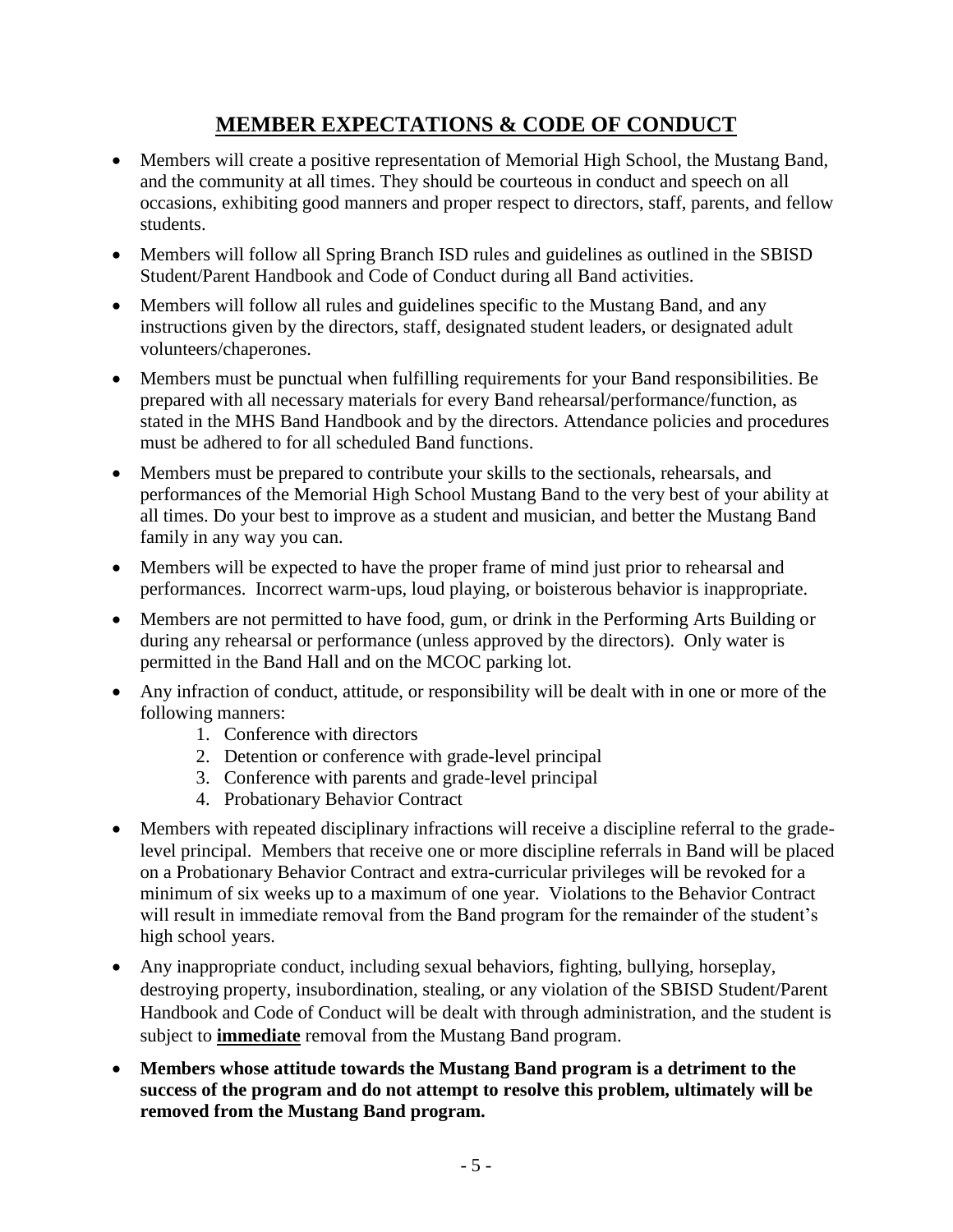## **MHS PERFORMING ARTS DRUG / ALCOHOL POLICY**

Participation in an extra-curricular activity is a privilege and not a right. Due to the high visibility of the Memorial High School performing arts programs within the school, the community, the state, and the nation, students that participate in the performing arts are upheld to a higher standard of behavior both in and out of school, especially regarding the possession and/or use of drugs, alcohol, or tobacco. Because of this, the Memorial High School performing arts programs enforce the following policy:

- 1. The possession and/or use of drugs, alcohol, or tobacco products is strictly forbidden.
- 2. A first offense for any student in a performing arts program at Memorial High School, while on any school sponsored activity, to include any use or possession of tobacco, drugs, or alcohol as defined by the SBISD Student/Parent Handbook and Code of Conduct will result in probation from the performing arts program for a minimum of six weeks up to a maximum of one year.
	- A. The probationary period will begin upon the student's return to campus after the completion of an assignment to the Disciplinary Alternative Education Program (DAEP), In-School Suspension (ISS), at home suspension, or any other consequence.
	- B. During the probationary period, the member is not allowed to participate in any extra-curricular events or performances, but attendance for all rehearsals/sectionals is mandatory.
	- C. At the end of the probationary period, a contract for continued participation in the performing arts program must be signed by the student, the parent, the director, and the grade-level principal before the student will be re-instated in the performing arts program.
- 3. A second offense for any student in a performing arts program at Memorial High School, while on any school sponsored activity, to include any use or possession of tobacco, drugs, or alcohol as defined by the SBISD Student/Parent Handbook and Code of Conduct will result in the immediate removal from the performing arts program for a minimum of one year. The student may petition for re-instatement in the performing arts program at the discretion of the program director after one year.
- 4. Students with an officer position or leadership role who are placed on probation for alcohol/drug/tobacco related incidents will automatically be removed from their officer position or leadership role.
- 5. Incidents on Overnight Trips
	- A. Participation in an overnight trip is a privilege and not a right. Any alcohol/drug/tobacco related incidents while on an overnight trip will result in the following consequences in addition to the consequences described above:
	- B. Local police may be called to issue a citation for a minor in possession of alcohol and/or drugs/tobacco at the discretion of the program director and administration.
	- C. The student will be sent home as soon as possible at the parent's expense.
	- D. The student will be referred to the grade-level principal for discipline.
- 6. The final decision on punishment will be at the discretion of the program director and administration.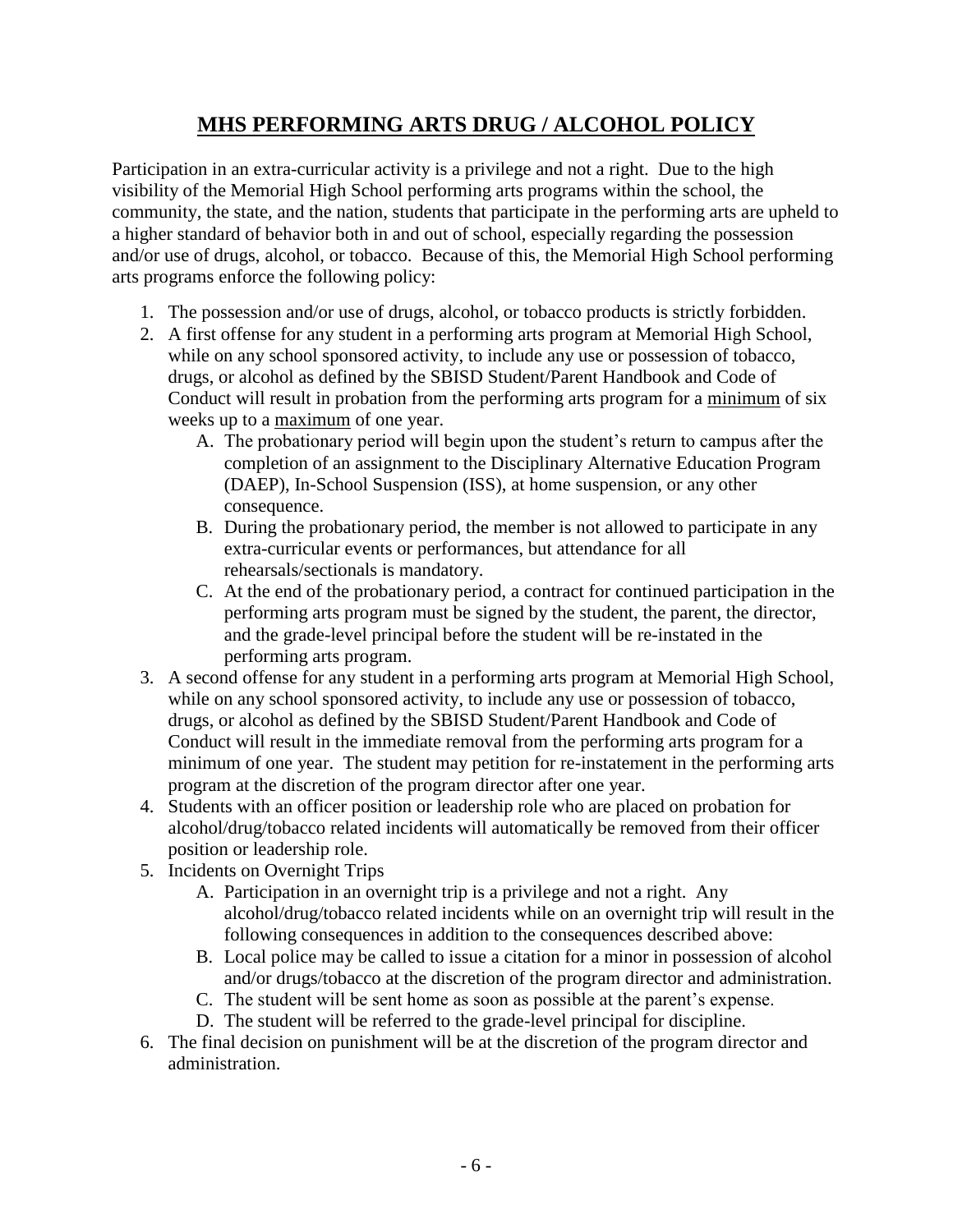## **BAND HALL POLICIES**

All Mustang Band Members are required to follow and enforce these policies in the Band Hall:

- No student is allowed in the Band Hall without the presence of an adult. **Only Mustang Band students and parents are allowed in the Band Hall at any time.** Non-Band students are prohibited from entering the Band Hall (except office aides when delivering a pass).
- Food, gum, or drinks (except water) are PROHIBITED in all areas of the Performing Arts Building (including the Band Hall, hallways, and practice rooms) at ALL times.
- The floor must remain clear at all times of trash, clothing, music, schoolwork, or any other items. Items left on the floor at any time are subject to being thrown away or put in the Lost & Found on the front table. THIS INCLUDES INSIDE PRACTICE ROOMS & OUTSIDE YOUR PERSONAL LOCKER AREA. Lost & Found will be thrown away regularly.
- Your assigned locker is your place to keep music, band materials, and your instrument properly secured within the band hall. Keep your lockers LOCKED at all times and keep small items far away from the door to ensure security. Keep your locker clean at all times. Personal items are your own responsibility and Spring Branch ISD assumes no liability for lost or stolen personal items.
- Any student caught stealing items from another student's locker or personal belongings will be punished to the fullest extent possible, including being placed on probation for a minimum of six weeks to a maximum of one year.
- Practice rooms are accessible with permission from a band director, or if accompanied by a private lesson teacher or other MHS instructor/accompanist.
- The Band Library may only be accessed by the Band Librarians or Directors. Other students may enter accompanied by those personnel only.
- The Uniform Room may only be accessed by the Uniform Managers, Uniform Parents, or Directors. Other students may enter accompanied by those personnel only.
- Cell Phones and other personal communication devices may not be present during any rehearsal, class instructional time, or performance. These items should be turned off and put away or they may be confiscated by a director. Confiscated items will be turned in to the grade-level principal for disciplinary action.
- Members will not engage in any inappropriate or sexual behaviors while in the Band Hall, Percussion Room, Color Guard Room, Uniform Room, Ensemble Room PA112, Computer Lab, Practice Rooms, restrooms, or any other location at Memorial High School. This policy is in effect on all trips, and on the bus to and from all trips, including but not limited to football games, contests, spring trips, and any other Mustang Band event.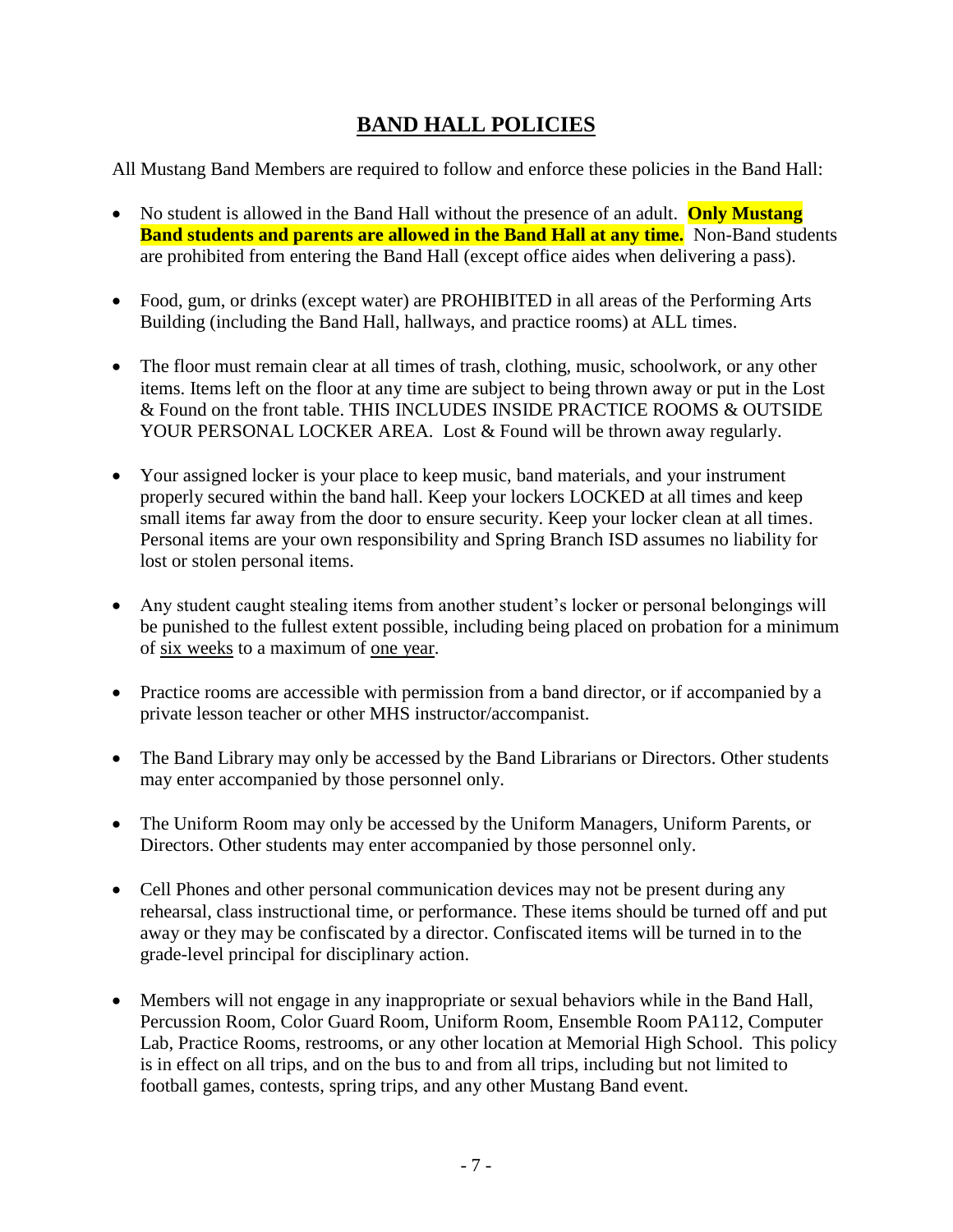## **ATTENDANCE POLICY**

With our limited rehearsal time, it is imperative that we make the most of each rehearsal. As a member of the Mustang Band you have an obligation to your fellow band members to be at all rehearsals on time, prepared, and with the necessary equipment.

Band is a performing organization. There are so many potential conflicts with rehearsals and sectionals that there will be little chance for success unless a strict attendance policy is enforced.

- 1. All band members must abide by the Memorial High School attendance policies.
- 2. Attendance is required at ALL rehearsals, sectionals, and performances.

#### **Absences and tardies will be excused in the following cases:**

- 1. Medical emergency or personal illness
- 2. Dental or medical appointments \*\*
- 3. Death in the family
- 4. Religious holiday
- 5. Make-up test or quiz (only if the teacher does not offer before school or during lunch)

#### **Examples of unexcused absences and tardies include:**

- 1. Work
- 2. Club meeting
- 3. Driving lesson
- 4. Volunteer hours
- 5. Homework or studying for a test
- 6. Private tutoring or test prep (outside of school)
- 7. Transportation not arranged

\*\* Since rehearsal times are usually announced well in advanced, please schedule your doctor/dentist appointments so that you do not miss rehearsals or sectionals. If this is not possible, please communicate with a director well in advance (more than 48 hours if possible).

**Parents** must report all absences to the directors in writing **in advance.** In case of an emergency, an explanatory phone call or e-mail to the directors is appropriate – prior to the rehearsal or performance if possible. **An e-mail from the student is NOT an acceptable excuse note – all communications for absences must come from a parent or guardian.**

Note: Notifying the school's Attendance Office for an absence from school will not excuse an absence from band rehearsal. Please communicate directly with the directors for any medical appointment or illness-related absence from any Band rehearsal or performance.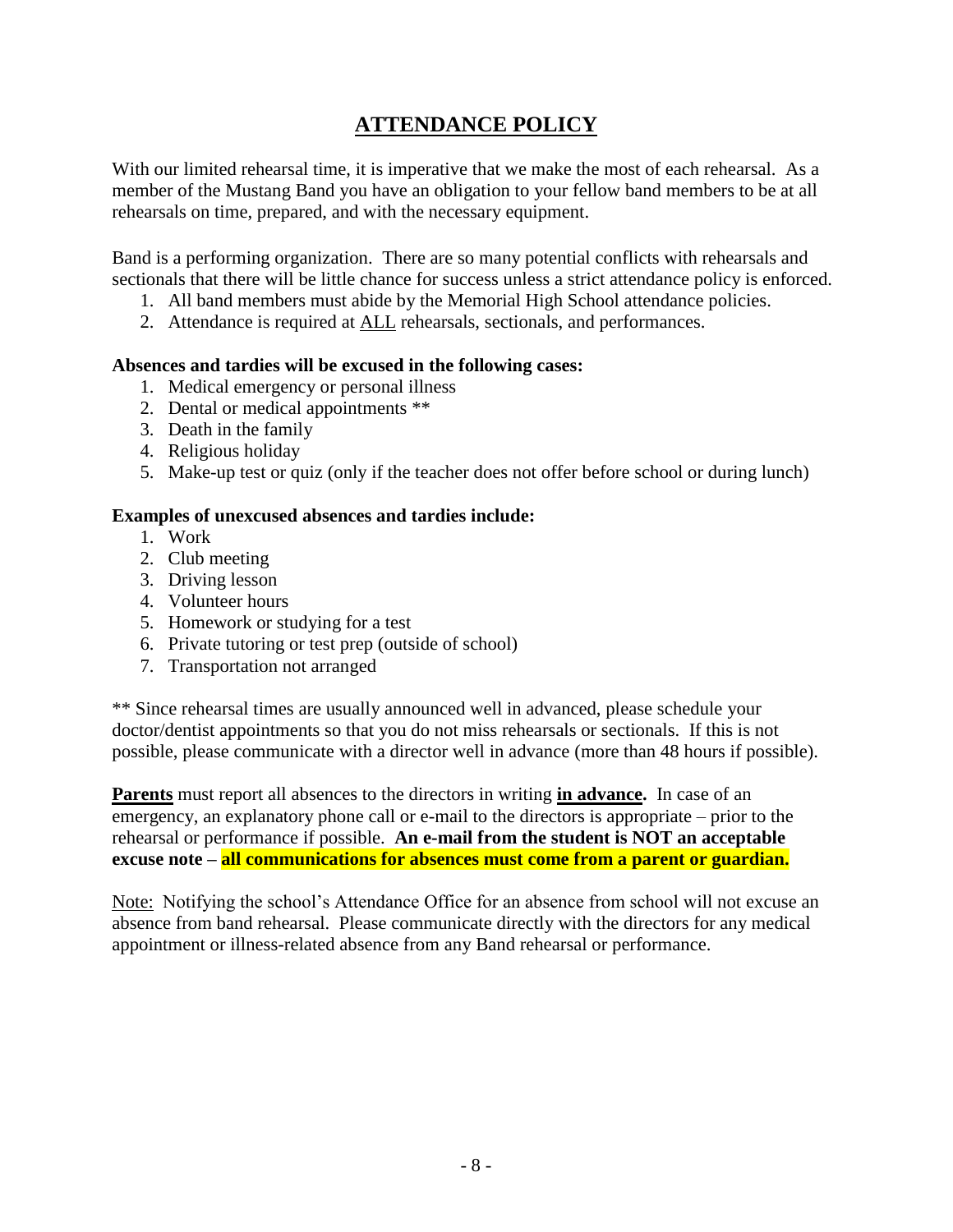## **GRADING PROCEDURES**

The following areas are taken into consideration when calculating grades:

#### **PARTICIPATION (40%)**

Students will be given two participation grades each week, one for in-class participation and one for after-school participation. Students start with a grade of 100. Points will be deducted for the following reasons:

- Failure to attend rehearsal/sectional (25 points)
- Tardiness to a rehearsal/sectional (10 points)
- Not having necessary equipment (instrument, music, pencil, chips, coordinate sheet, etc.)

Points can also be deducted based on the **quality** of participation.

#### **ASSIGNMENTS (40%)**

Students will have various in-class and homework assignments to complete throughout the school year. Examples of these assignments include:

- 1. Returning required forms by the deadline
- 2. Performance on memorization pass-offs, playing tests, Smart Music assignments, and video recording assignments
- 3. Performance on any written tests
- 4. Preparation and performance of music for sectionals/rehearsals

Points will be deducted for any late assignments (approx. 10-15 points per school day).

#### **PERFORMANCES (20%)**

Each performance of the Mustang Band is considered a major grade with a score of 100 points. An unexcused absence will be given a grade of zero (0). Fifteen (15) points will be deducted for an unexcused tardy. Performances at major events, such as UIL contests, may be double or triple weighted.

#### **CITIZENSHIP**

Conduct and cooperation are the main factors when determining the Citizenship grade. A positive attitude is necessary for each band member to perform up to his/her fullest potential. Students start each grading period with an "E" in conduct. Factors that may lower the Citizenship grade include:

- Excessive talking
- Inattention during class/rehearsals
- Repeated classroom disruptions
- Discipline referrals
- Student conduct
- Bad attitude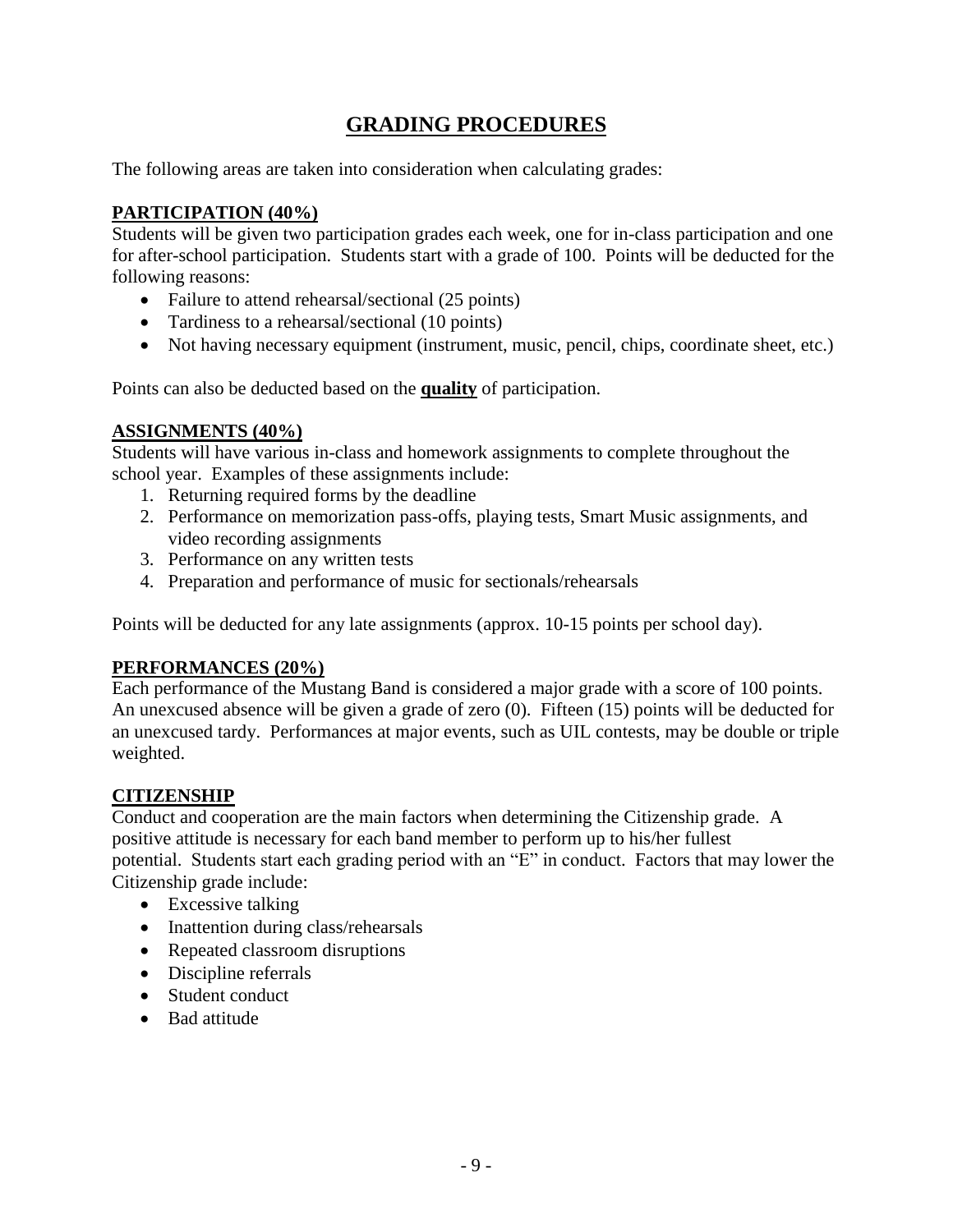## **ELIGIBILITY – NO PASS, NO PLAY**

Students must be academically eligible to participate in any extra-curricular activity. Extracurricular activities for Band include (but are not limited to) pep rallies, football games, marching festivals, UIL Contests (including Marching, Concert & Sight-reading, and Solo & Ensemble), region auditions, musical performances, trips, banquets, etc. Ineligible students are not allowed to travel or perform with the Band at any extra-curricular activity.

All students are eligible during the first six weeks of school provided they have been promoted to the ninth grade or earned a specific number of high school credits during the previous school year. If a student fails one or more subjects (a grade below 70) on the first six-week progress report or any subsequent grading period report card, he/she becomes ineligible seven (7) calendar days after the grading period ends for a minimum of three weeks.

**Students who fail a class on the UIL Exempt Course List will not lose eligibility for this class, but are highly encouraged to improve their grades regardless.** Exempt classes generally include Pre-AP and AP level courses in addition to a few select non-AP courses. The UIL Exempt Course List is updated annually and submitted to the School Board for approval.

To regain eligibility, students must be passing all classes on the next progress report, (issued approximately 3 weeks later) and may participate after the seven-day waiting period. If a student does not regain eligibility on the next progress report, he/she will remain ineligible until grades are checked on the next progress report or grading period report card. Note: After the first sixweek progress report, students cannot lose eligibility due to failing grades on the progress report.

#### **Please do not assume you are academically ineligible! If you believe you are ineligible, please ask a director to check your eligibility status. If you miss a performance because you mistakenly believe you are ineligible, your absence will be UNEXCUSED.**

Activities not affected by the eligibility rule include sectionals, rehearsals, curricular performances held on campus, and non-competitive events. **Attendance at these activities is mandatory for all students, regardless of academic standing. "No Pass, No Play" does NOT apply to the UIL Concert & Sight-Reading Evaluation!**

Please keep a close check on all grades and strive to maintain good academic progress in all subject areas at all times. It will prevent much frustration and stress throughout the school year, and allow you to make the most of your time in Band and other activities. **Students are required to request a re-test for a failing test grade in any class.** Students are expected to attend tutorials if their grade drops below an 80 in any class. Tutorials must be scheduled before school, during lunch, or after school at times that do not conflict with scheduled band rehearsals.

The timeline for NO PASS, NO PLAY can be very confusing to understand. Please talk to a director for additional information. In the event you become ineligible, a director will explain the policy in further detail.

For more information regarding Academic Eligibility, please visit the UIL website: <http://www.uiltexas.org/academics/resources/eligibility>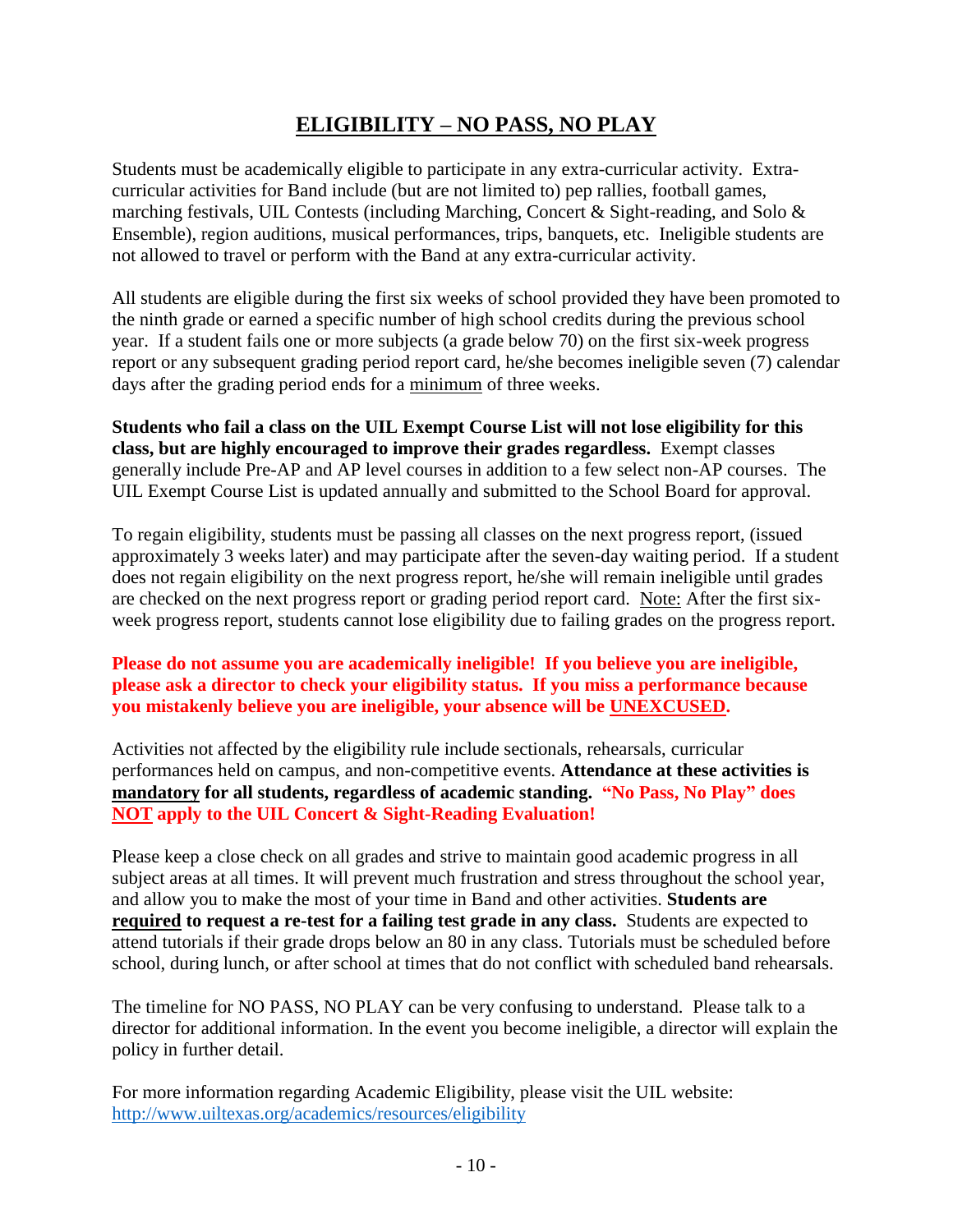## **REHEARSAL POLICIES**

Band members are to be in their assigned place with instrument, music, pencil, and necessary supplies (coordinates, reeds, oil, mutes, sticks, etc.) at the start of the rehearsal or class time. Failure to meet all of these requirements will affect the student's weekly participation grade.

- Follow instructions the **FIRST** time they are given.
- There will be no discussion/conversation among Band members while the director is giving information or instructions. Do not distract other members from learning in any way during rehearsal.
- Students are to use proper body posture and instrument/equipment positions at all times.
- Restroom breaks will be determined at the discretion of the director running rehearsal or during designated breaks. Do not interrupt rehearsal to ask.
- A water jug filled with ice water is required for all outdoor marching rehearsals. Bottled water is allowed in inside rehearsals at the discretion of the directors.
- Respect the rights and property of others. Be courteous and speak kindly to others at all times.
- Cell phones are not permitted in rehearsal or at performances at any time. If a student has their cell phone on their person, it must be turned completely off. Students may check for messages after rehearsal. Cell phones in use during rehearsals or performances may be confiscated and turned in to the appropriate grade-level principal.
- If a student must leave rehearsal early, prior approval must be given by a director. Students should leave at a time when the ensemble is not actively engaged in a performance rep and should do so quietly. Be conscientious of rehearsals taking place in other areas of the Performing Arts Building and do not be a distraction.

**Severe Infractions:** Fighting, horseplay, destroying property, insubordination, stealing, or any violation of the SBISD Student/Parent Handbook and Code of Conduct will be dealt with through administration, and the student is subject to immediate removal from the Band program.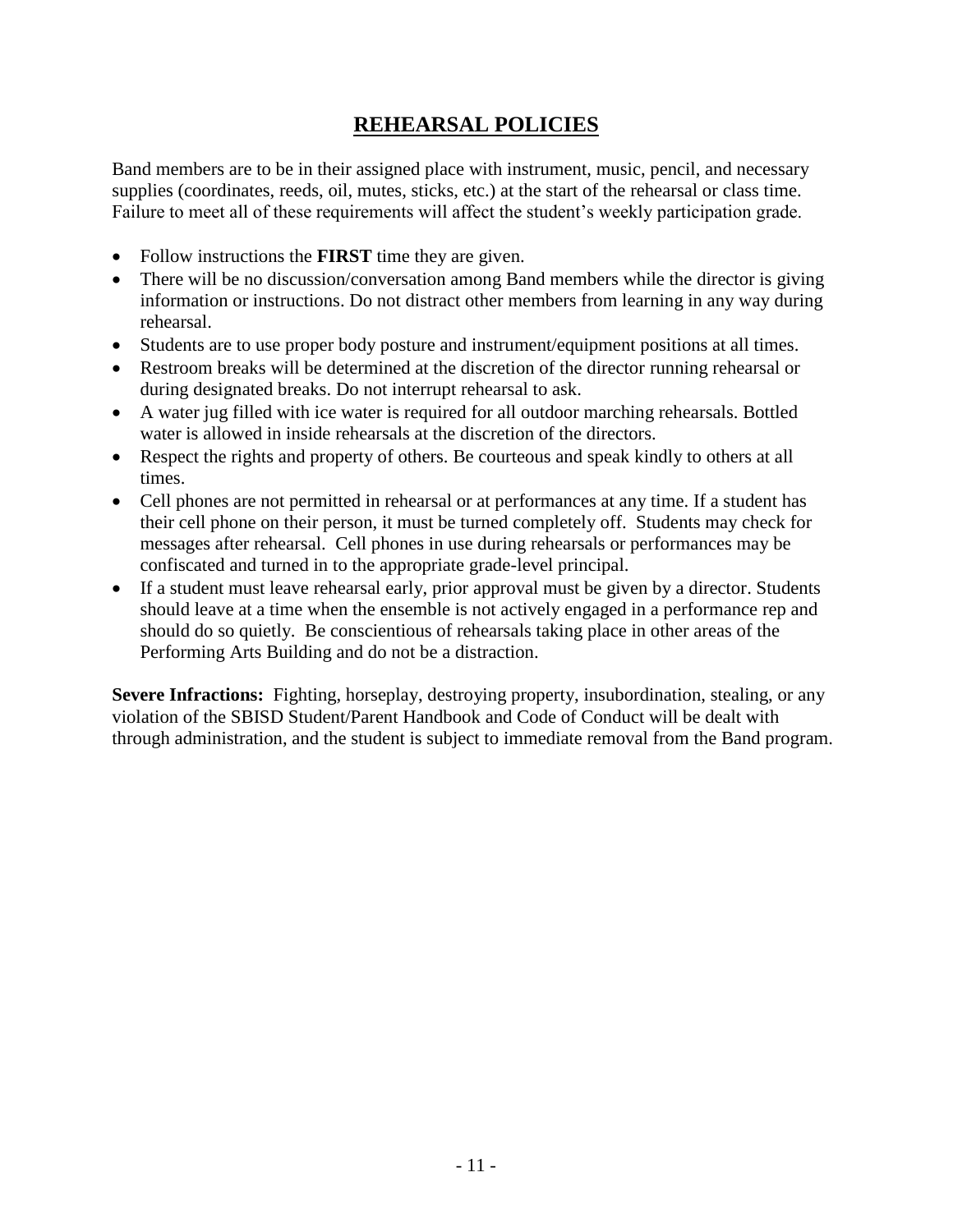## **UNIFORM POLICIES**

The Mustang Band uniform is something that you should always wear with pride. Participation in the program including the wearing of the uniform is a privilege. Students without the required parts of the uniform will not be allowed to perform and may be sent home.

#### **Casual Uniform**

The Mustang Band will wear the casual uniform for various performances throughout the year, including all of this year's football games. The casual uniform consists of:

- 1. Red dri-fit, polo-style Band shirt first shirt is provided, replacement shirt is \$35
- 2. Knee-length, light-tan khaki shorts cargo shorts and Bermuda shorts are great options
- 3. Belt black or brown preferred
- 4. Athletic tennis shoes with short ankle socks

Students must tuck in their shirt to be considered "in uniform." Students should have all parts of the casual uniform ready before our first performance at the "Mustang Camp" Freshman Orientation on **Friday, August 13th**.

#### **Issuing Uniforms**

- 1. Marching uniforms will be issued in the fall semester. Concert uniforms will be issued in the spring semester. Any uniform part that is lost or damaged is your responsibility to replace. Each Band member will be issued the following:
	- A. A marching coat and pants
	- B. A marching hat
	- C. A pair of gauntlets and two pairs of gloves
	- D. A tuxedo including pants, jacket, bow tie and cummerbund (Men)
	- E. A black concert dress (Women)
	- F. Color guard costumes and accessories (Color Guard students only)
- 2. It is the responsibility of each Band member to purchase the following:
	- A. A pair of knee-length, light-tan khaki shorts and a belt for the casual uniform. Cargo shorts and Bermuda shorts are great options.
	- B. A pair of black marching shoes and tall black socks to wear with the marching uniform. The uniform managers will fit students that need marching shoes on Registration Day.
	- C. A pair of solid black dress shoes and black socks (Men) or black stockings (Women) to wear with the concert uniform. Sandals, boots, or marching shoes are not appropriate.
	- D. A white tuxedo shirt with pleats and a wing collar to wear with the concert uniform (Men only). A plain white dress shirt is not appropriate.
	- E. Color Guard students will be given a list of items to purchase and will have the opportunity to order these items directly from the vendor at the beginning of the summer.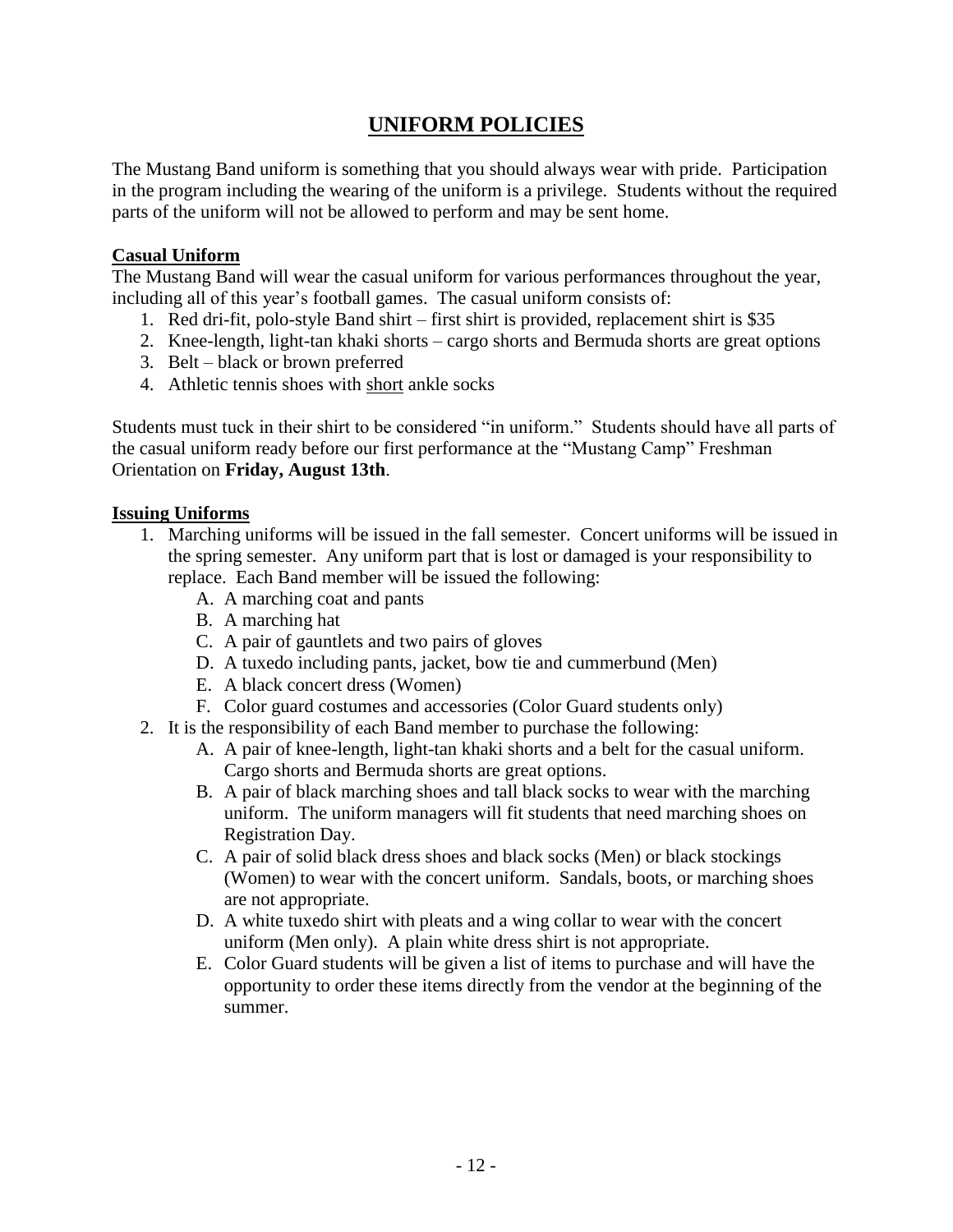#### **Uniform Decorum**

- 1. All marching uniforms are to remain at school.
- 2. Hair should be neat, clean, and well-groomed while wearing any of the band uniforms. A natural hair color is preferred while wearing the marching uniform or concert uniform.
- 3. Gentlemen must be clean-shaven (no facial hair).
- 4. Students must wear all parts of the uniform correctly at all times. Never wear your uniform parts any other way than is specified by the directors. Never be seen in public without proper dress.
- 5. Sunglasses, other hats, etc. are not appropriate unless otherwise specified by the directors.
- 6. No running, eating, or drinking anything other than water while in uniform unless otherwise specified by the directors.
- 7. Hang-up the uniform properly after returning from a performance.
- 8. Memorize your uniform numbers. Do not exchange uniform parts with another Band member.
- 9. Do not wear bracelets, necklaces, or other unnecessary jewelry. No dangling or hoop earrings; wear stud-type earrings only. Guys are not allowed to wear earrings of any kind while in uniform. Jewelry should not be visible when you are in full uniform (except for stud-type earrings). Remove facial piercings when wearing any uniform.
- 10. If you lose, damage, or have any problem with your uniform, see a director or uniform parent as soon as possible. Students will be required to replace any missing or damaged uniform parts.

## **STADIUM POLICIES**

While at a football game, all Mustang Band students must adhere to the following stadium policies:

- 1. Only current Mustang Band members may enter the Band setup during the game (we occasionally allow former band students who have graduated to visit).
- 2. Students must stay in their sections and be prepared to play at all times (we play mainly when the team is on defense). Make sure that you have your own music.
- 3. No food or drink is allowed in the band setup except for the provided water and halftime drink. Students, please remind your parents.
- 4. Students may not visit the concession stands during the game.
- 5. Please plan on using the restroom during 1st or 3rd quarters only. Students may not leave for the restrooms until after the kick-off. **Sign out with a chaperone** and make sure that you go in groups of two or more. Section Leaders will keep track of how many students are missing from their section.
- 6. There is no individual playing in the stands. We only play as a group.

Thank you for following these rules. They are for your safety and to help keep instruments and uniforms undamaged.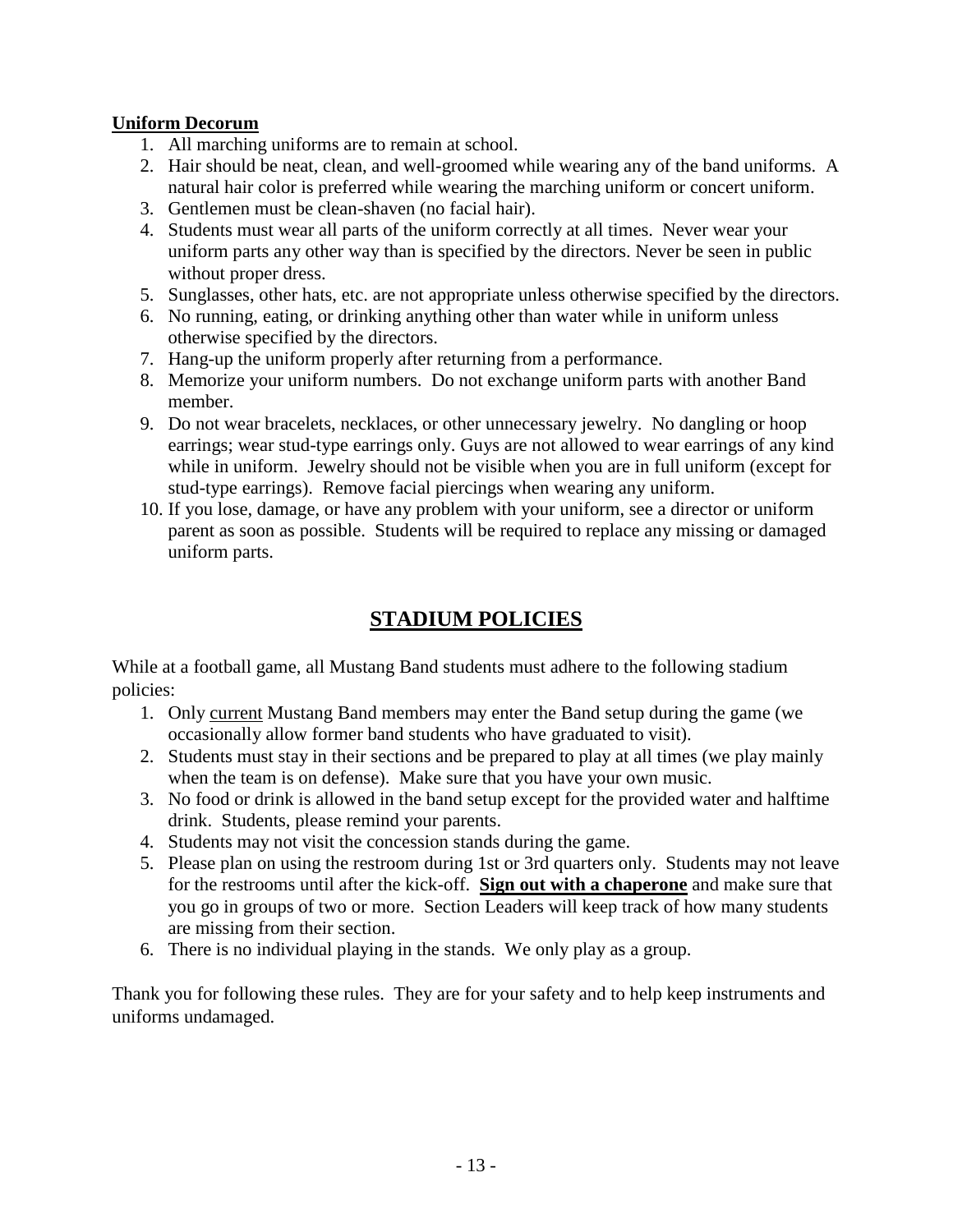## **TRAVEL POLICIES**

#### **BUS RULES**

For each performance, the Memorial High School Mustang Band moves over 130 students, their instruments, and equipment. It is necessary that each student understands and abides by the rules to facilitate this enormous task.

- Each member **must** ride on the transportation provided by SBISD to all off-campus activities. A student may ride home with his/her parent/guardian provided that the parent/guardian notified the directors **in writing at least 24 hours prior to departure.** The parent/guardian must also sign-out their child with the directors (or designee) prior to leaving the venue.
- Members will only ride on their assigned bus.
- Members will follow all SBISD bus rules posted at the front of each bus.
- The back door of the bus is not to be used except in case of emergency or as instructed by the director or driver.
- Upon arrival at the destination, remain seated until a director or chaperone has given instructions.
- Directors, drivers, and chaperones have the authority to assign seating to any member at any time.
- Leave all buses clean of trash and personal belongings upon return.
- All windows are to be returned to their closed position upon return.
- Members will treat all chaperones, drivers, and directors with the utmost respect and courtesy.
- Chaperones will be utilized in enforcing the above rules, and will report all problems to a director as soon as possible.

### **HAVE A RIDE WAITING**

All students should arrange transportation so that they may be picked up from school within 30 minutes after the designated end time for all practices, games, and trips. We generally end practices and arrive from trips on schedule; and even after storing uniforms, instruments, equipment, etc…students should usually be ready to leave campus within 15 minutes following these activities. **Students who consistently violate this policy may be restricted from attending any off-campus activities that occur outside the regular school day.**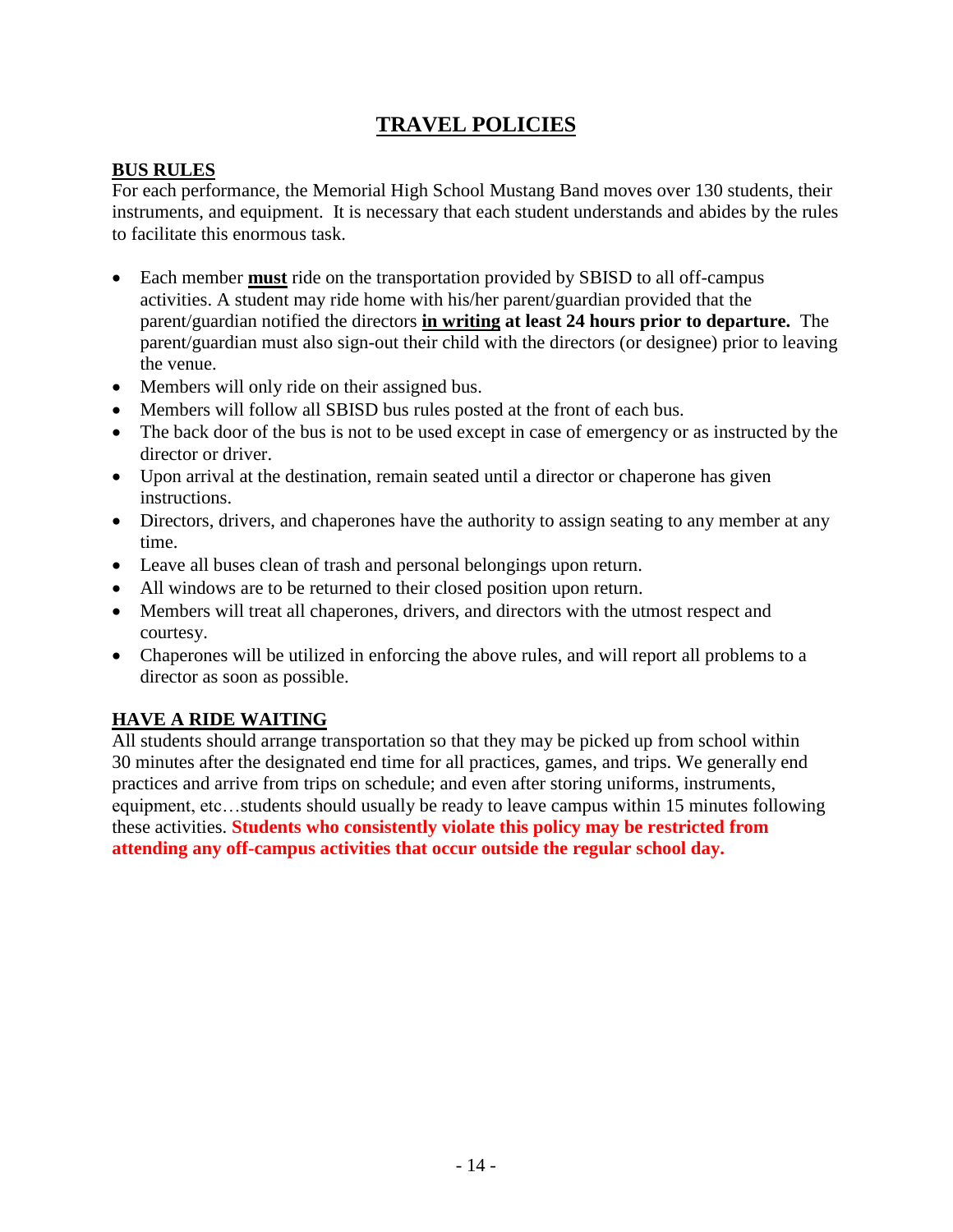## **PERFORMING ENSEMBLES**

## **MARCHING BAND**

The Memorial High School Mustang Band consists of all students enrolled in a Band or Color Guard class. All Mustang Band members participate in the marching band and are required to attend all rehearsals, sectionals, and performances. This includes all pep rallies, football games, marching contests, and any other performances scheduled by the directors. Our full rehearsal and performance schedules are listed and updated regularly on our Charms website.

The directors will assign specific duties and leadership positions within the Marching Band. Competitive marching positions will be awarded to members who best fulfill all necessary requirements to perform competitively throughout the season. The factors that determine who is awarded a "drill spot" are: Attendance, Grades, Ability (Marching and Music), Preparedness (Marching and Music), Attitude and Behavior.

#### **Shadow System**

Some marching positions will have two students assigned and these students will "shadow" each other during rehearsals. During rehearsals, "shadows" will constantly alternate marching the position so that both students have the opportunity to learn the demands of the drill position. As the season progresses, one student will be selected to perform the position at competitive events, otherwise the two students will continue to alternate on non-competitive performances. Students who are not awarded a competitive marching position must still attend all rehearsals, performances, and fulfill grade requirements expected of all members. Non-competitive marchers will perform in the stands and assist at every competitive event.

#### **Summer Band**

Summer Band rehearsals begin approximately three weeks before school starts. Attendance is mandatory for ALL Mustang Band members and is a major factor when determining drill position assignments. Please schedule all vacations prior to the first day of Summer Band.

What to Bring: instrument / equipment, flip folder and music, half-gallon or larger Igloo-style water jug filled with ice water (required at all marching rehearsals)

What to Wear: light-colored clothing (t-shirt and shorts), athletic tennis shoes (running or cross training shoes are required), sunscreen, sunglasses, and hat

#### **Percussion Camp**

Percussion Camp is usually held one week before Summer Band rehearsals begin. Staff instructors will focus on individual playing technique, ensemble performance skills, and the marching show music. The cost for Percussion Camp is \$150 and is due on the first day of camp (checks made payable to MHS Mustang Band Booster Club, Inc.).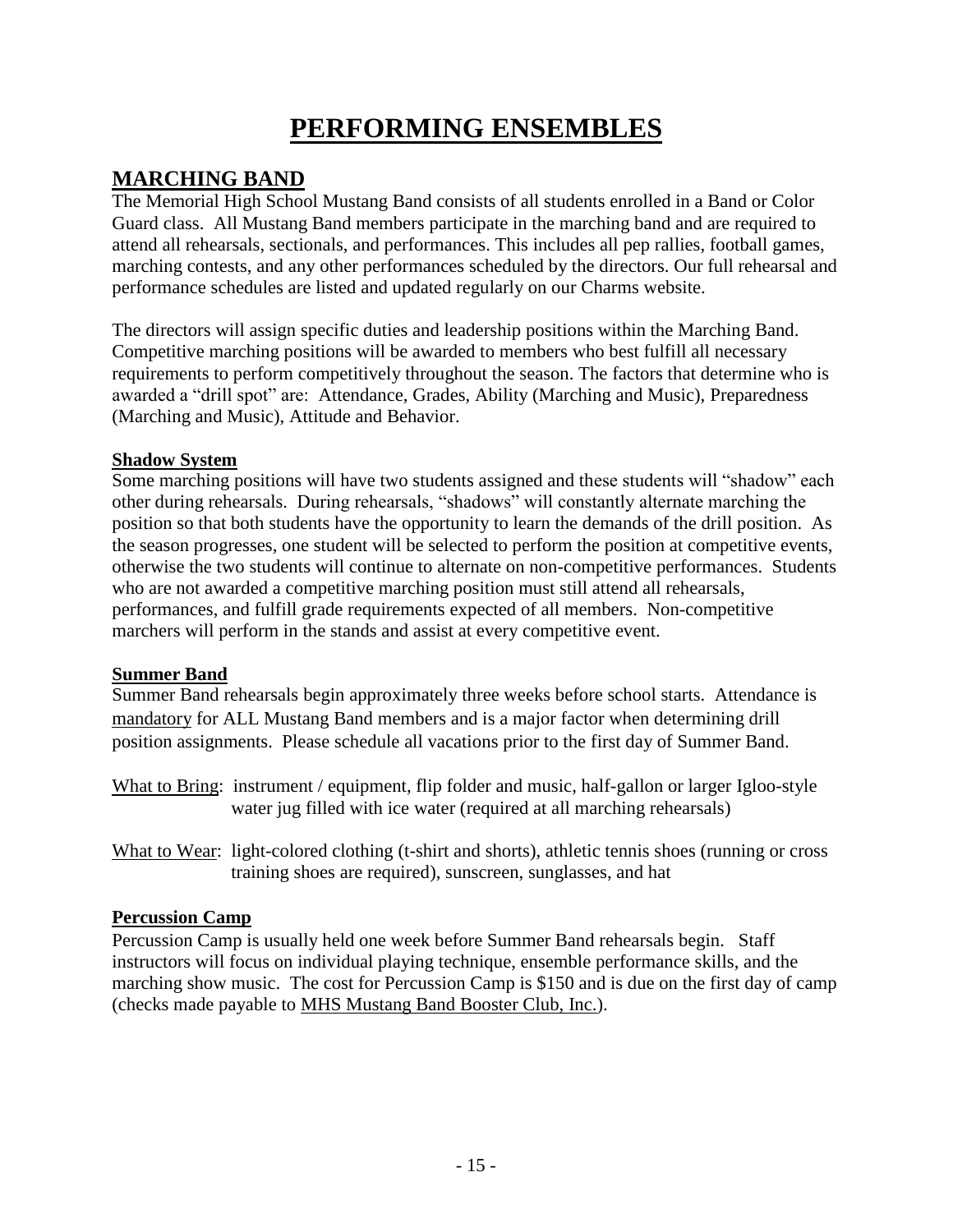#### **Color Guard Camp**

Color Guard Camp is usually held one week before Summer Band rehearsals begin. The Color Guard instructor will teach equipment fundamentals, dance technique, and choreography for the upcoming performances. **Attendance at Color Guard Camp is mandatory for all color guard students.** There is no cost associated with this camp.

## **CONCERT BANDS**

Membership in each band is determined by a formal audition and by overall performance history. Auditions for band placement are held in December and May for the following semester. The audition material in December will include memorized scales and two selections from the All-State audition music (Freshman cuts). The audition material in May will include memorized scales, provided audition music, and sight-reading. Other factors affecting band placement are grades, attendance, behavior, and overall attitude.

All Band members are expected to participate in the following regardless of band placement:

- Prepare selections from the All-State Audition Music (Freshman Cuts)
- Perform a solo and/or ensemble on their primary instrument for the UIL Solo  $\&$ Ensemble Contest (see the requirements for each band)
- UIL Concert & Sight-Reading Evaluation (Honors and Symphonic Bands)
- Concerts and Performances
- Any other required Band performances or specific band class activities as listed in Charms or as determined by the directors

Students will be assigned to a concert band class with peers who demonstrate comparable performance ability. Students are required to attend all rehearsals and performances for their assigned band class.

**HONORS BAND –** This band is made up of students who demonstrate the utmost proficiency on their instrument and typically performs music from the Level 4 and 5 UIL concert band list. All students in Honors Band are expected to participate in the TMEA Region Band auditions. Honors Band members are also required to perform a solo at the UIL Solo & Ensemble Contest (performance of small ensembles such as trios, quartets, quintets, etc. is strongly encouraged).

**SYMPHONIC BAND** – This band is made up of students who demonstrate moderate to high levels of proficiency on their instrument and typically performs music from the Level 3 UIL concert band list. All students in Symphonic Band are highly encouraged to participate in the TMEA Region Band auditions. Symphonic Band members are required to perform either a solo or a small ensemble at the UIL Solo & Ensemble Contest.

**CONCERT BAND** – This band is made up of students who demonstrate developing levels of proficiency on their instrument and typically performs music from the Level 2 UIL concert band list. Students in Concert Band are encouraged to participate in the TMEA Region Band auditions. Concert Band members are required to perform either a solo or a small ensemble at the UIL Solo & Ensemble Contest.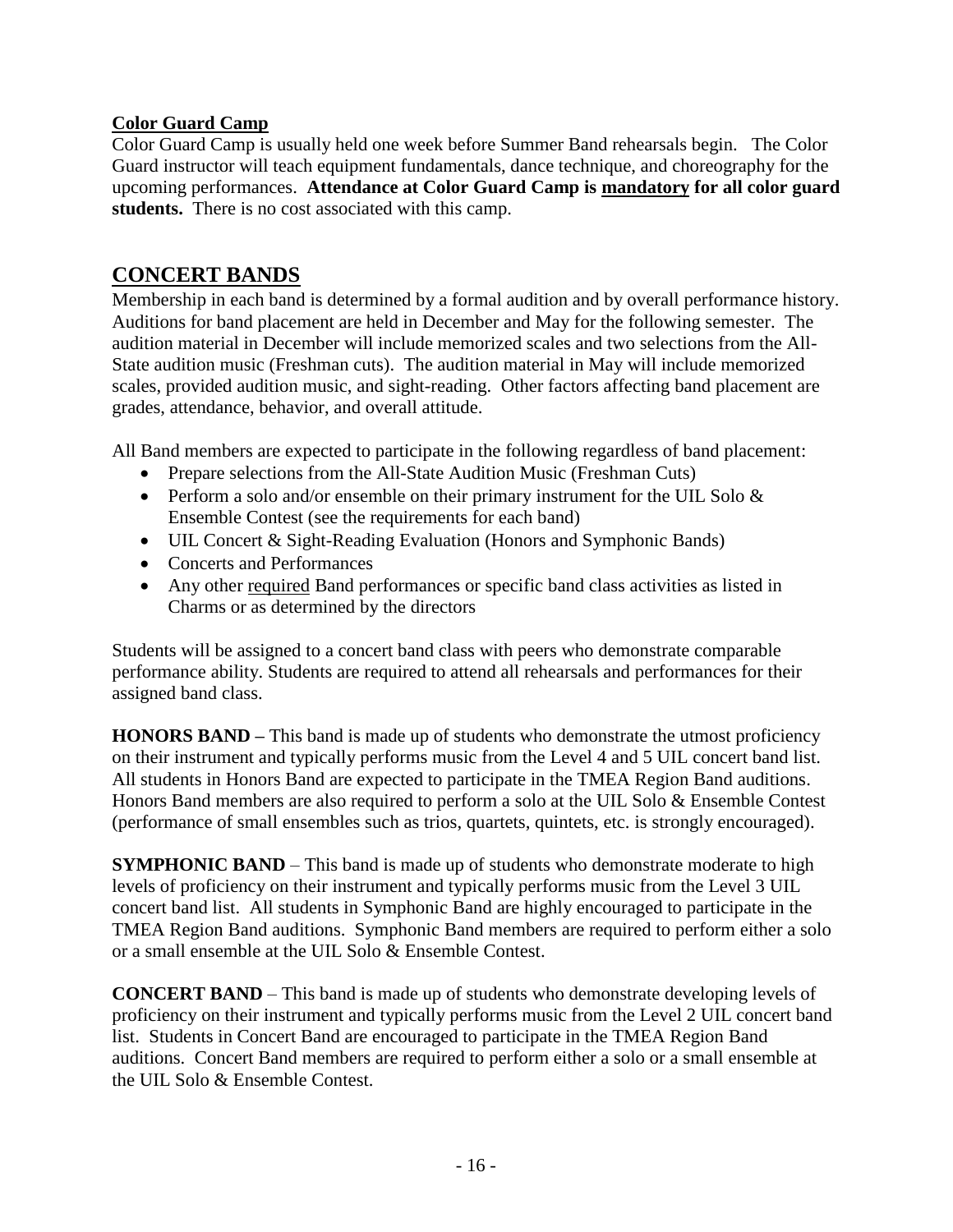## **JAZZ ENSEMBLE –** *Extra-curricular Ensemble*

- **Membership in the Band program is required** for anyone interested in participating in the Jazz Ensemble, with the possible exceptions of piano, bass, and guitar.
- Standard instrumentation includes alto sax, tenor sax, baritone sax, trumpet, trombone, drum set, piano/keyboard, guitar, bass, and auxiliary percussion.
- The Jazz Ensemble performs two to three concerts per year.
- Students that perform in the Jazz Ensemble are highly encouraged to participate in the All-Region Jazz auditions in September/October. Audition music will be available in May.
- The Jazz Ensemble will rehearse after school and during 5th period lunch as needed. All rehearsals will be communicated in advance.

## **SYMPHONY ORCHESTRA –** *Extra-curricular Ensemble*

- The wind and percussion sections of the Symphony Orchestra are composed of the top players in the Honors Band.
- Instrumentation is based on the repertoire to be performed.
- The Symphony Orchestra usually performs a concert in the spring semester.
- The Symphony Orchestra usually meets for Big MO (Big Memorial Orchestra) on Monday evenings in the Orchestra Hall. Additional rehearsals may be scheduled due to Monday holidays and dress rehearsals for performances. Sectionals will be scheduled on an asneeded basis.
- **Symphony Orchestra will not perform in the 2021-22 school year.**

## **PIT ORCHESTRA –** *Extra-curricular Ensemble*

- The Pit Orchestra is composed of the top players in the Honors Band and string players from the orchestra. Students must be available for all scheduled rehearsals and performances to participate.
- The Pit Orchestra performs for the all-school musical in the spring semester. Instrumentation is based on the repertoire to be performed. All parts are to be performed by one player on a part. Individual preparation of the music is required prior to ALL scheduled rehearsals.
- **The instrumentation for this year's musical does not include wind instruments.**

## **COLOR GUARD / WINTER GUARD**

- The Color Guard is the auxiliary performing unit for the Mustang Band. Members perform using dance/body movement, colorful flags, rifles, sabres, and other props/equipment.
- Auditions for membership will be held in April/May for the following school year and are open to all students that will attend Memorial High School.
- In the Fall semester, the Color Guard participates in all rehearsals and performances for the Marching Band.
- In the Spring semester, the Color Guard participates in the Texas Color Guard Circuit series of competitions as the Memorial Winter Guard.
- Winter Guard rehearsals are scheduled after school two or three days per week beginning in November. A detailed schedule will be available in the fall semester.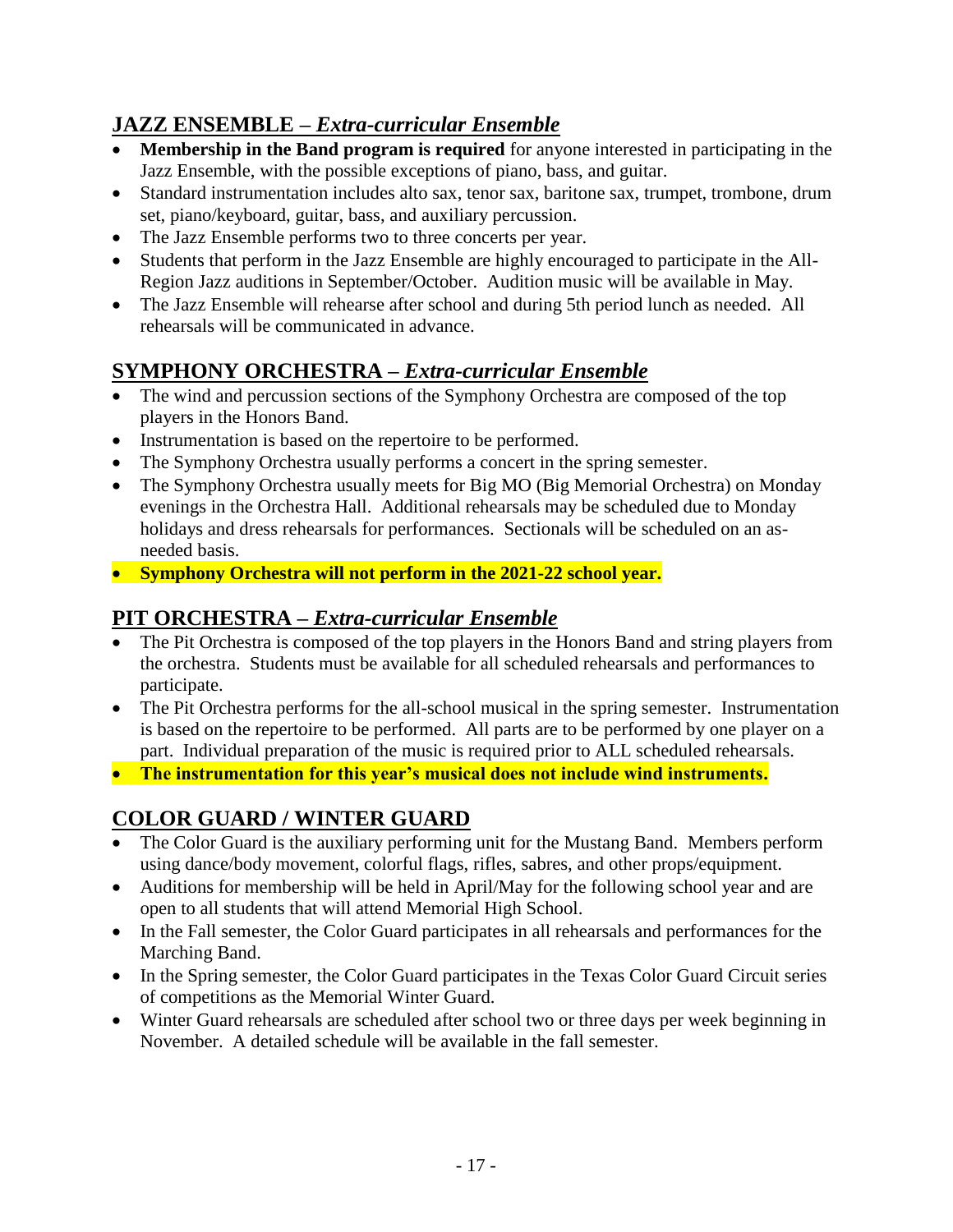## **ADDITIONAL POLICIES AND INFORMATION**

## **SECURITY**

The Band Hall is a very active place with many students present at any given time. Members should remain vigilant about security and safety at all times. Your assigned locker is your place to keep music, band materials, and your instrument properly secured within the Band Hall. Keep your lockers LOCKED at all times and keep small items far away from the door to ensure security. Personal items including cell phones are your own responsibility and Spring Branch ISD assumes no liability for lost or stolen items. In the event of a loss/theft, please notify a director IMMEDIATELY so that campus administration may be alerted and steps taken to identify the cause of the issue and recovery of the lost/stolen items. **Only Mustang Band students are allowed in the Band Hall during the day, including before and after school.**

## **SCHEDULE/CALENDAR**

The official Mustang Band schedule is located in the CHARMS calendar. This is always the most up-to-date schedule available and updates are made constantly by directors. As events draw near, additional details will be available by clicking on the actual event in the CHARMS calendar. Final itineraries for all off-campus events are sent out several days in advance through e-mail.

## **CHARMS**

CHARMS is the official student data management system used by the Memorial High School Mustang Band program for everything other than grades. Students and parents are required to keep all personal information (including e-mail addresses) updated in CHARMS to remain current on all communications from the Directors and the Band Booster Club. Students and parents have access to the following information and services by logging into the student's personal CHARMS account:

- Personal Information (including updating your e-mail address)
- Attendance at rehearsals and events outside the official school day
- Band Finances (including all Band fees, payment information, and student trips)
- Band Calendar & Event Information
- Handouts & Files
- Recording Studio (to upload recording assignments)

## **INSTRUMENT INFORMATION**

**Personal Instruments:** Regular personal instrument care is vital to maintaining the quality of your instrument and largely determines your success as a musician. Regular cleaning, oiling, greasing, and polishing is highly recommended. If you have questions on how to maintain your instrument correctly, please ask a band director. If you are having issues with your instrument, please speak to a director to determine if your instrument needs to be sent in for repair, and when the best time is to do so (that least affects the student's participation). You are responsible for bringing your personal instrument in for repair.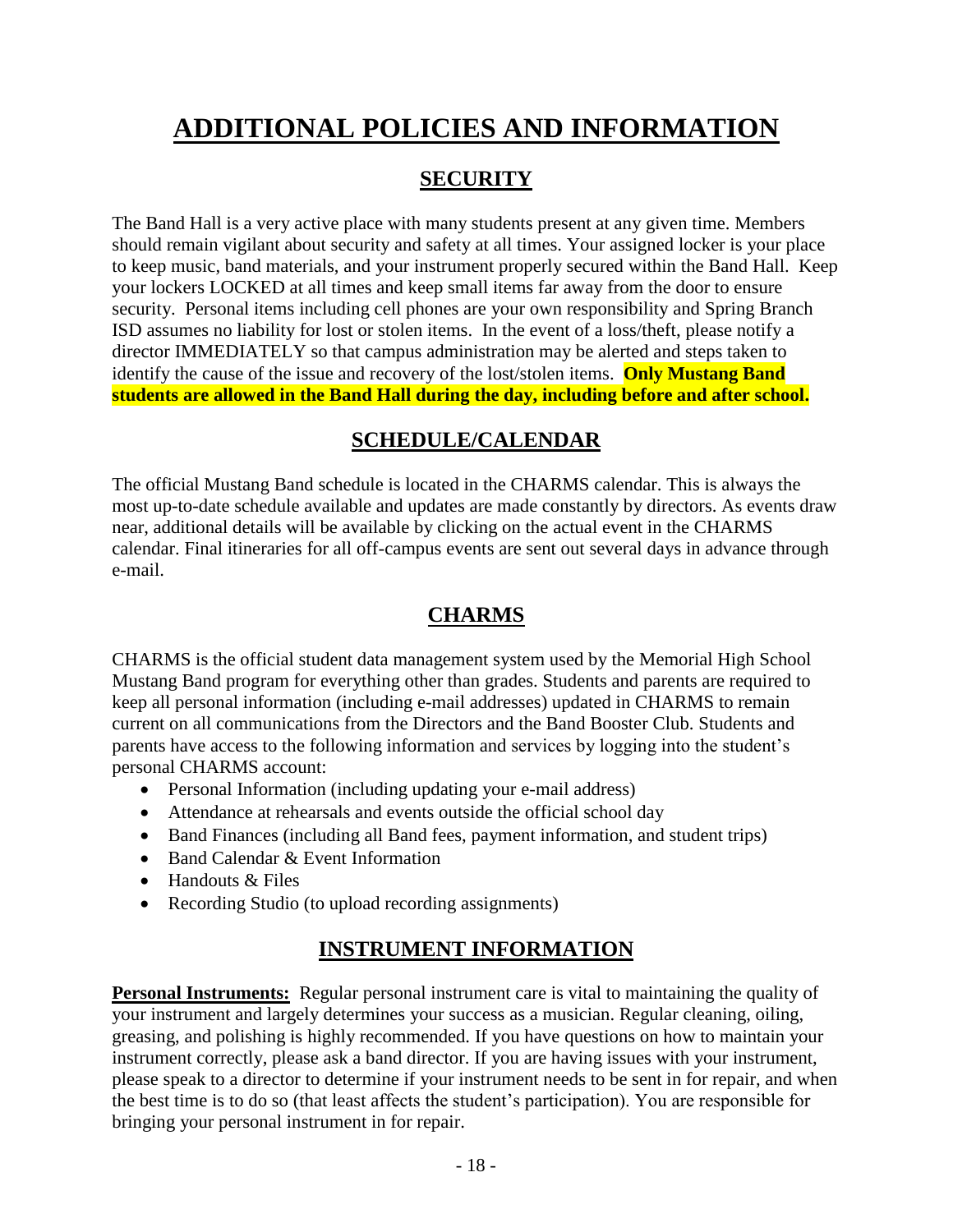**School Owned Instruments:** All students using instruments provided by Spring Branch ISD must return the require Instrument Check-out Form each year. This includes: piccolo, oboe, bassoon, bass clarinet, contralto clarinet, soprano sax, tenor sax, baritone sax, French horn, bass trombone, baritone/euphonium, tuba, and Sousaphone. Students that use a school-owned instrument are required to provide proof of insurance coverage or pay the annual SBISD Instrument Insurance Fee (see below).

**Instrument Insurance:** All parents are encouraged to insure their child's musical instrument(s). Students that use a school-owned instrument are required to provide proof of insurance coverage or pay the annual SBISD Instrument Insurance Fee. SBISD Instrument Insurance is only available for SBISD owned instruments. Please see a director for more information.

## **LETTER JACKET AWARDS**

The following will be used in awarding music jackets:

Letter jacket awards are awarded to students who earn 12 points in a single music organization (band, choir, or orchestra). All points are cumulative from year to year and are not transferable between organizations.

- a. 5 points for earning a place in a High School Region TMEA organization
- b. 3 points for earning a place in a High School Area TMEA organization
- c. 1 point for earning a place in a High School State TMEA organization
- d. 2 points for earning a place in a High School Freshman TMEA organization
- e. 2 points for earning a 1st division rating on a Class One solo or ensemble at a SBISD or UIL solo and ensemble contest
- f. 5 points for being in the top HS performing concert group (Honors Band)
- g. 4 points for being in the second HS performing concert group (Symphonic Band)
- h. 3 points for being in the third HS performing concert group (Concert Band)

Additional points may be earned in the following way:

- i. 4 points for non-instrumental band member in Color Guard for the fall semester
- j. 2 points for instrumental band member also in Color Guard for the fall semester
- k. 2 points for all competing in Color Guard for the spring semester (Winter Guard)

A student will automatically qualify for a jacket at the end of 3 years of participation.

Each student who receives an award must read and sign the **Student Award Acceptance Agreement** prior to receiving the award. The agreement forms will be available in the spring semester only. Only one jacket or blanket may be awarded to each student during his or her term at Memorial High School. Students who have already received a jacket or blanket from another organization may receive only a letter in Band. It is the responsibility of the student to notify the directors when the requirement of 12 points has been satisfied.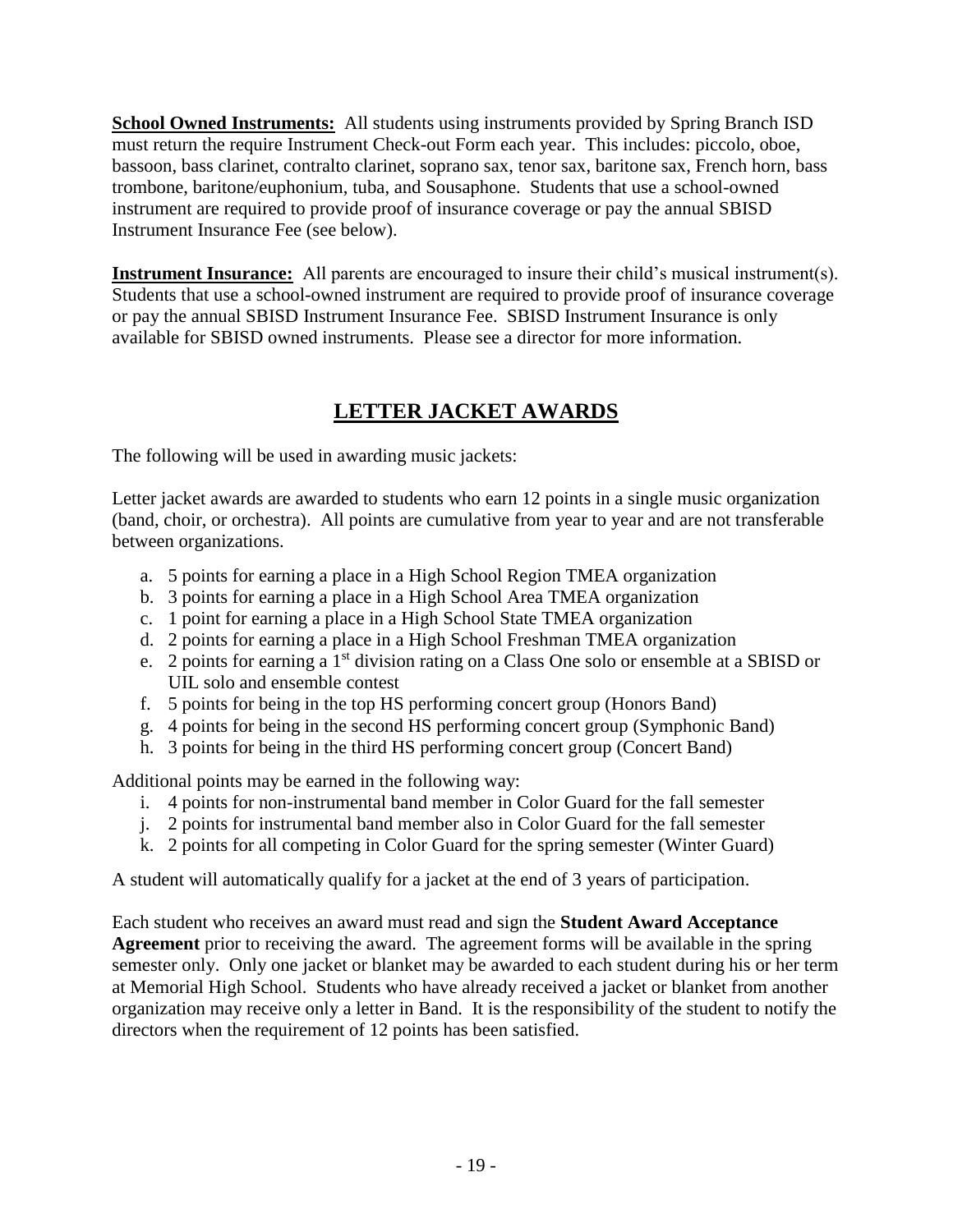## **REQUIRED EXPENSES**

#### 1) \$300.00 **Band and Color Guard Fee**

- a) For ALL students enrolled in Band and Color Guard classes at MHS
- b) Due at the beginning of the school year
- c) This fee is used primarily to help with expenses incurred during marching season: marching show design (drill and music), sheet music, consultants, equipment, show tshirts, uniform gloves, halftime drinks, water, snacks, section of the week parties, etc.

#### 2) \$150.00 **Winter Guard Fee**

- a) For students that participate in the winter color guard competition season (TCGC)
- b) Due by November 15th
- c) This fee is used to help with the expenses incurred during competition season: membership and entry fees, costumes, equipment, bus transportation, water, snacks, etc.

#### 3) \$ 45.00 **Black Marching Shoes**

- a) For new marchers and returning students that need replacement shoes
- b) We will measure students and order shoes at Registration Day

#### 4) \$ 50.00 **Percussion Supply Fee**

- a) For students that play a percussion instrument
- b) To be paid at the beginning of the school year
- c) This fee is used primarily to provide sticks/mallets, replacement drumheads, and to maintain the percussion instruments and equipment

#### 5) **Instrument Insurance** for SBISD-owned instruments

- a) \$20.00 \$40.00, depending on the replacement value of the instrument
- b) An additional \$5.00 fee is added for new students that check out an instrument at the beginning of the summer for coverage beginning June 1st
- c) To be paid when the instrument is checked out

#### 6) **Additional Supplies**

- a) Flip Folder and Lyre
- b) Combination Lock students are required to enter the combination in Charms
- c) Personal Igloo-style Water Jug (1/2 gallon or larger) students are required to bring a water jug filled with ice water to all outdoor marching rehearsals
- d) Athletic Tennis Shoes running or cross-training shoes required for marching rehearsals

#### 7) **Color Guard Clothing and Accessories**

- a) Color Guard students will order required clothing and accessories from Leapin' Leotards
- b) Prices vary; payment is due at the time of the order
- c) Clothing and accessories include: personalized warm-up jacket, warm-up pants, personalized tote bag, color guard marching shoes (black and nude), color guard gloves, body tights, black jazz pants or leggings, and other items as needed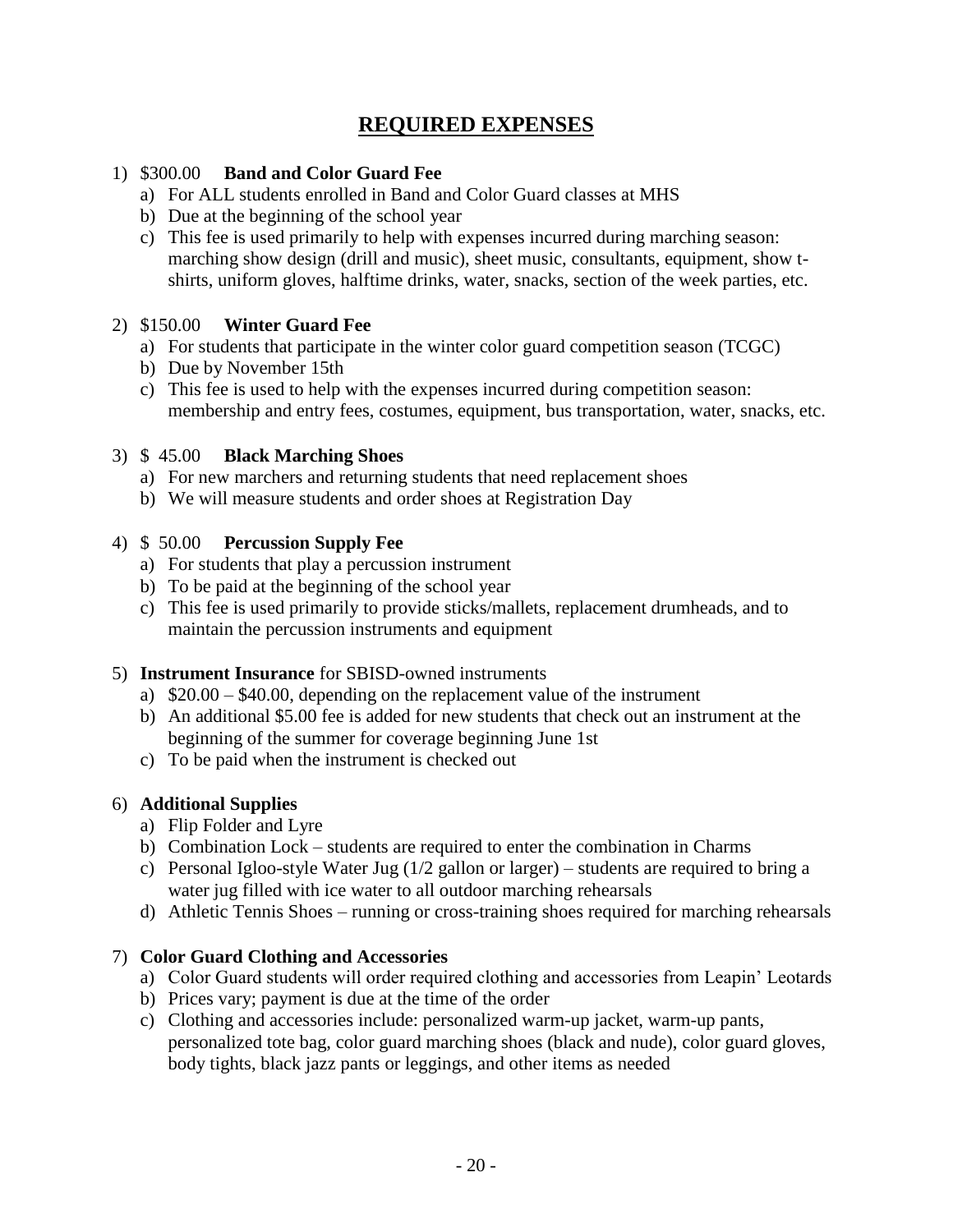## **OPTIONAL EXPENSES**

- 1) **Band Meals** highly encouraged for all Mustang Band students
	- a) Prices vary each year, depending on the number of meals provided.
	- b) The Band Booster Club arranges meals for students on days when we have a football game or marching performance on a school day.
	- c) Payment will be collected at Registration Day or at the Meet the Band Picnic.
	- d) Students will complete meal selections using the online Google form.
	- e) Checks made payable to MHS Band Booster Club, Inc.
	- f) Full and partial scholarships are available for families with financial need (provided by the Band Booster Club) – see a director for more information.
- 2) **Private Lessons** highly encouraged for all Band students
	- a) The private lesson fee is paid directly to the private lesson teacher.
	- b) Applications are available in the Handouts  $&$  Files section of Charms.
	- c) Full and partial scholarships are available for families with financial need (provided by the Band Booster Club) – see a director for more information.

#### 3) **Region Entry Fees**

- a) \$20.00 Region Jazz entry fee due by September 1st
- b) \$20.00 Region Orchestra entry fee due by October 15th
- c) \$20.00 Region Band entry fee due by November 1st
- d) Payment by cash or check only checks made payable to MHS Band

#### 4) **UIL Solo and Ensemble Contest Fees**

- a) Entry fees for the Region 27 UIL Solo & Ensemble Contest are paid by the Band
- b) \$45.00 Piano Accompanist Fee (for students that use a school arranged accompanist)
- c) Students must provide the original sheet music for their solo (including the piano accompaniment part) or their ensemble (score and parts) – prices vary
- d) Texas State Solo-Ensemble Contest \$20 solo fee, \$10 ensemble fee per member
- e) TSSEC Piano Accompanist Fee the price of the fee will be determined by the accompanist traveling to Austin, approximately \$65-\$75 per event.
- 5) **Spring Trip** available for all Band and Color Guard students
	- a) This year's Spring Trip will be to Dallas, TX on April 7-10, 2022 to perform at the Morton H. Meyerson Symphony Center. We will visit Magic Kingdom, Hollywood Studios, Animal Kingdom, and Universal Studios/Islands of Adventure. The anticipated cost for this trip is \$650.
	- b) Band Trips are not mandatory. Space is limited and offered on a first come, first served basis.
	- c) The "No Pass, No Play" eligibility policy will be in effect for all Band Trips.
	- d) A Spring Trip Commitment Form with more information and a payment schedule will be distributed at the beginning of the school year.
- 6) **Fine Arts Banquet** End-of-the-Year Celebration Dinner and Dance
	- a) The Fine Arts Banquet will be on Saturday, May 14.
	- b) Ticket prices vary each year, ranging from \$45-\$65 per ticket.
	- c) More information will be released in the spring semester.